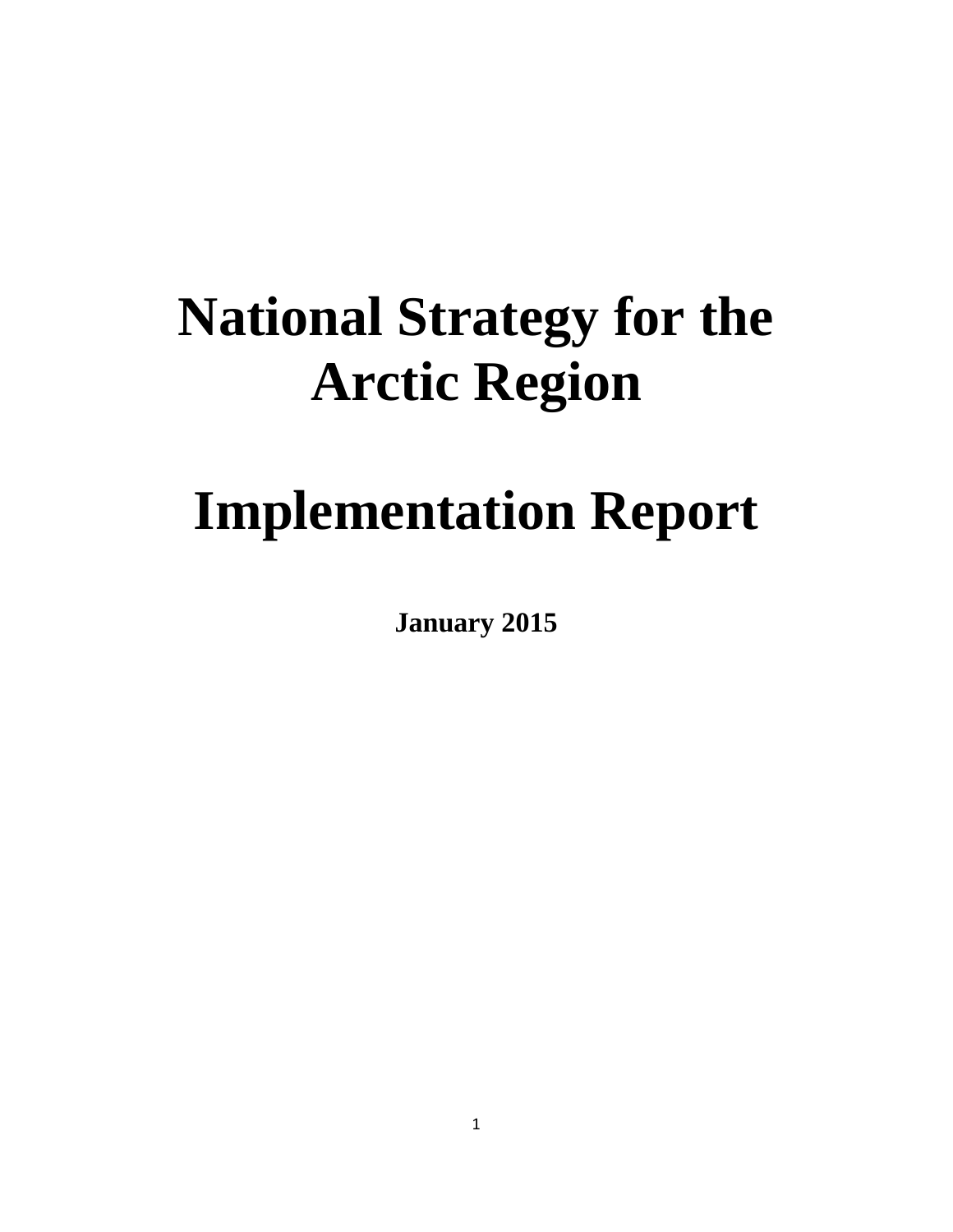# **EXECUTIVE SUMMARY**

The Arctic is a key region of the United States with critical influence on the global environment and economy. The Arctic is a peaceful and stable region in the world, and the United States will continue to work with the international community to understand the region, and its impacts on the globe, through coordinated scientific research and traditional knowledge. The importance of the region, coupled with a coordinated approach, provides unique and fresh opportunities for unprecedented regional cooperation and expansion of international governance.

The *National Strategy for the Arctic Region (Strategy)* laid out the United States' priorities for the region; its *Implementation Plan* then provided clear guidance and responsibilities to achieve milestones associated with the *Strategy*. This report describes implementation progress along the three lines of effort described in the *Strategy*:

- I. Advance United States Security Interests
- II. Pursue Responsible Arctic Region Stewardship
- III. Strengthen International Cooperation

The Federal Government, in coordination with the State of Alaska and Alaska Natives, accomplished the following key objectives:

- **The President released the** *Executive Order on Enhancing Coordination of National Effort in the Arctic***.** This document provides a clear process to coordinate guidance, harmony of effort, and consistent application of Arctic policies across Federal agencies and offices. It also provides an avenue to strengthen partnerships with State, local, and tribal governments; academic and research institutions; and the private and nonprofit sectors.
- **The Department of State appointed Admiral Robert Papp as the U.S. Special Representative for the Arctic Region.** The appointment, which establishes a seniorlevel representative for the State Department to support Federal efforts to increase engagement with international partners on Arctic Council activities.

While the United States has made significant progress over the past year, more work remains. Some initiatives are ahead of schedule; others continue to be addressed. This report discusses the broad range of activities underway by the Federal Government, in coordination with the State of Alaska, Alaska Natives, and international, regional, and local stakeholders. The full *Implementation Plan* for the *Strategy* can be found online at

[\(www.whitehouse.gov/sites/default/files/docs/implementation\\_plan\\_for\\_the\\_national\\_strategy\\_f](http://www.whitehouse.gov/sites/default/files/docs/implementation_plan_for_the_national_strategy_for_the_arctic_region_-_fi....pdf) or the arctic region -  $fi...pdf$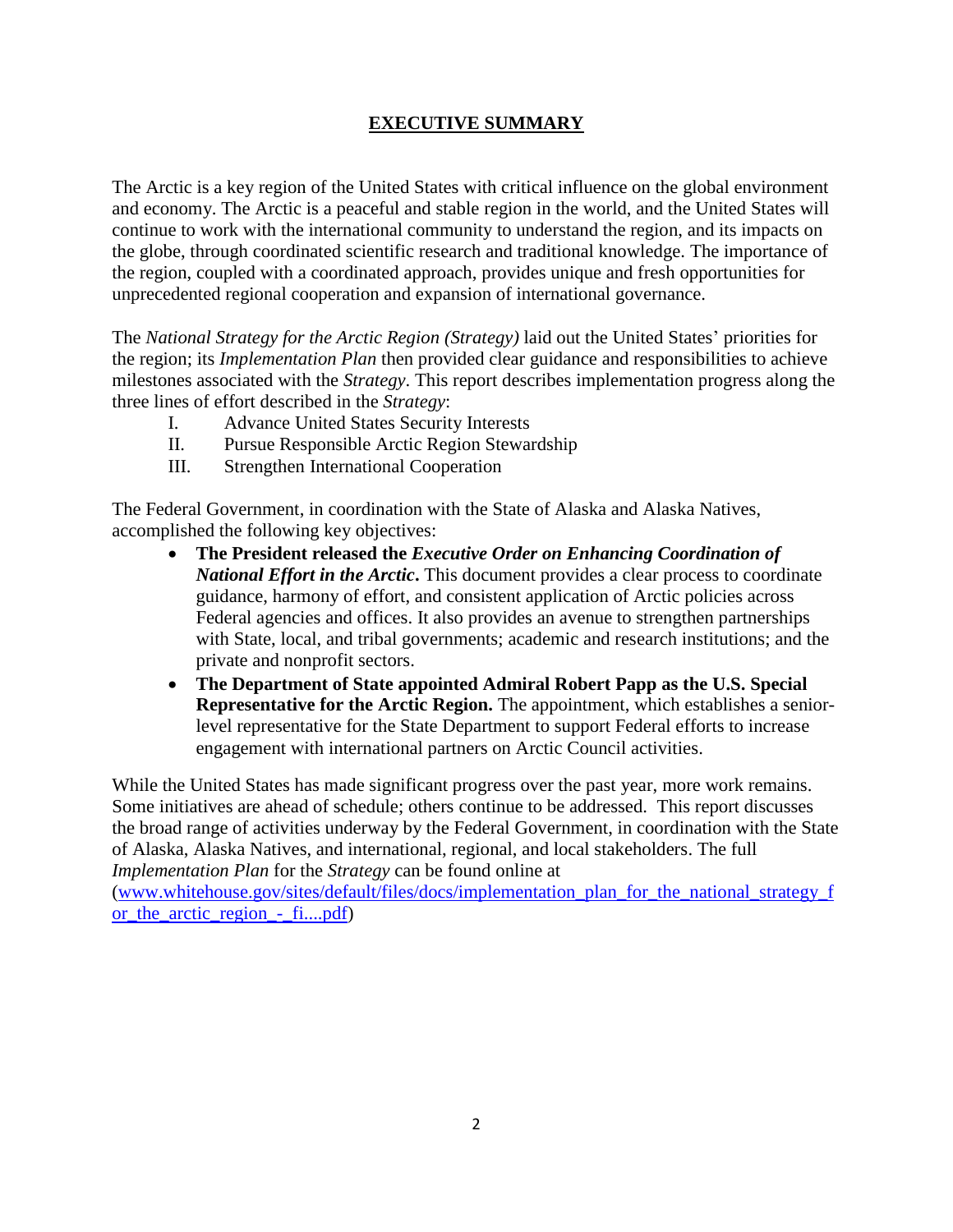# **Line of Effort I. Advance United States Security Interests**

Protecting the American people, our sovereign territory and rights, and the natural resources and other interests of the United States, remains the highest priority of the Federal Government. The first line of effort focuses on activities intended to support these priorities: preparing for increased activity in the maritime domain; sustaining and supporting evolving aviation requirements; developing communication infrastructure; enhancing domain awareness; sustaining federal capability to conduct maritime operations in ice-impacted waters; promoting freedom of navigation and overflight and other use of the sea in accordance with international law; and developing renewable and non-renewable energy resources. The following sections describe Federal efforts to promote safety, security, and stability in the region.

#### **Prepare for Increased Activity in the Maritime Domain**

**An interagency group funded a report sponsored by the Committee on the Marine Transportation System to analyze maritime traffic in the Arctic and develop a 10-year Arctic vessel activity projection**.

The purpose of the analysis was to obtain the best available information regarding the number and location of vessels under certain scenarios in the U.S. Arctic to support future Arctic infrastructure considerations. The authors of the report reviewed the literature, examined existing vessel track information, and developed predictions of future Arctic maritime activity based on a regression analysis influenced by economic growth factors and other variables.

The vessel activity projection report was the product of extensive review involving more than 10 departments and agencies, and public comment from stakeholders, including the State of Alaska, the Marine Exchange of Alaska, the World Ocean Council, the University of Alaska at Fairbanks, the Pew Charitable Trusts, and the City of Nome. Though the scope precluded policy or budget recommendations, the interagency report gave agency leaders views into future Arctic maritime activities and concerns.

The report developed estimates of vessel traffic (numbers of vessels and transits) based on modeling of current baseline traffic data and growth potential as influenced by three scenarios: business-as-usual growth; diversion from other maritime routes; and oil and gas exploration. Findings indicate that, while the total number of vessels in the U.S. Arctic over the next 10 years likely will be relatively small compared with other shipping lanes (240 vessels transited the Bering Strait, 16,596 vessels transited the Suez Canal, and 13,482 vessels transited the Panama Canal in 2013), the relative growth for ships operating in the Bering Strait is great—as is the potential environmental impact.

Vessel projections accounted for growth in maritime traffic as influenced by multiple factors, including climate and infrastructure; community and environment; geo-political variables; and a range of drivers for increases or decreases in traffic such as infrastructure development, icebreaker support, U.S. Coast Guard and search-and-rescue assets, increasing natural resource extraction, insurance costs, and environmental risks. Projections indicate a range of growth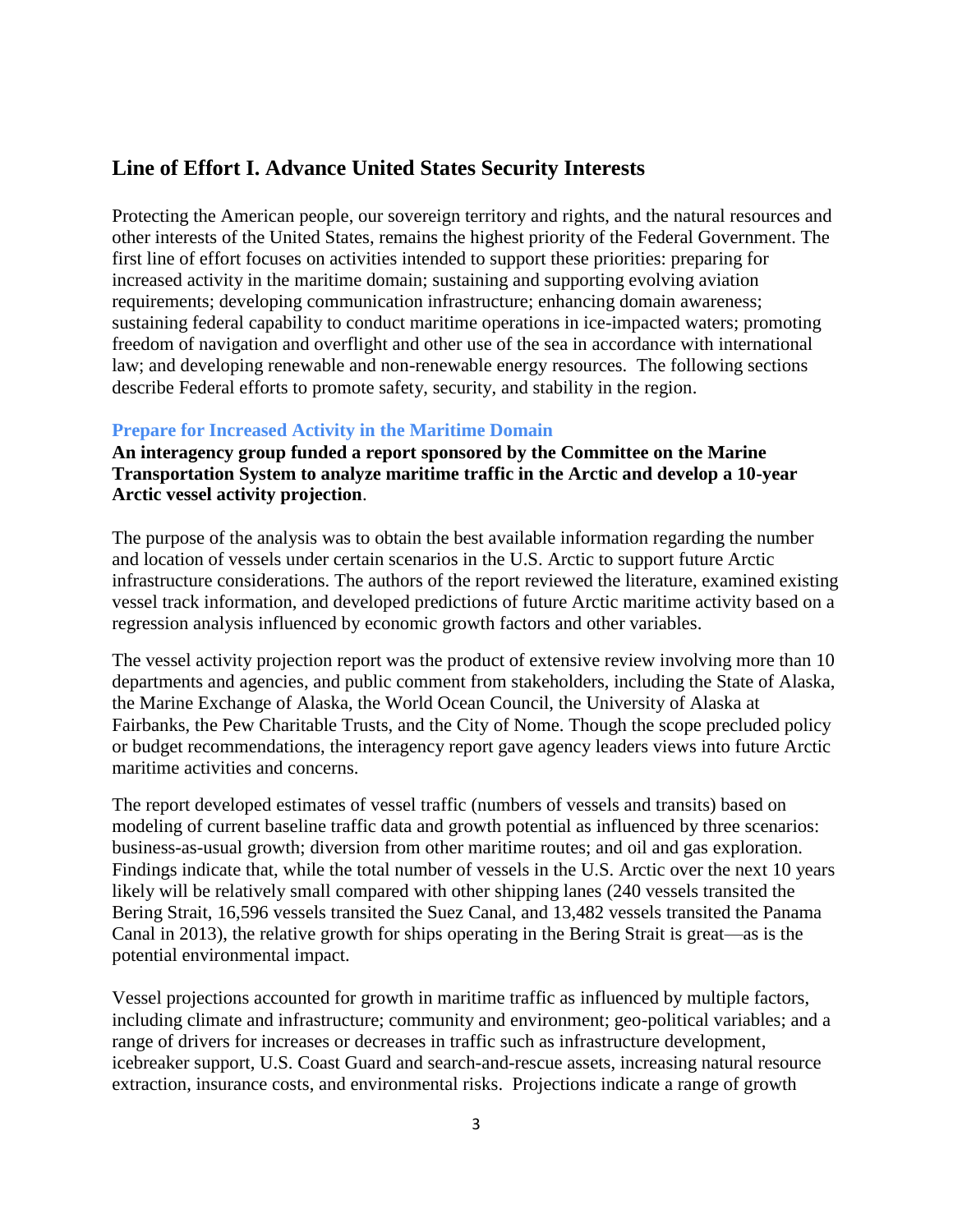patterns dependent on these factors: low growth estimates indicate a 75% increase (420 vessels per year) while high growth could result in up to a 420% increase (1260 vessels per year).

#### **Sustain and Support Evolving Aviation Requirements**

**The Federal Aviation Administration improved air safety in Alaska by deploying 33 Automatic Dependent Surveillance-Broadcast (ADS-B) ground stations to provide pilot advisory services (traffic and weather information to the cockpit) and Air Traffic Control (ATC) separation services, including surveillance, weather, and communications improvements.** Previous radar coverage was limited, so these additional ground stations, and four additional stations installed along the Alaska Peninsula and at Lake Clark-Bristol, enhanced safety, increased efficiency, and provided additional benefits to air carriers and military traffic, including extended surveillance in the North Pacific transition area for commercial airliners flying into Alaska airspace from the Lower 48.

Additionally, four ground stations installed on Alaska's North Slope will provide ATC surveillance for high-altitude aircraft flying westbound out of the Anchorage Flight Information Region. Three of the four radio stations in the North Slope region also provide pilot advisory services; the last planned radio station, Point Thompson, is scheduled for installation in 2015 due to ongoing negotiations and alternate site analysis.

**The FAA began upgrading the Wide Area Augmentation System (WAAS) by transitioning from a military frequency to a civil frequency.** The existing hardware is failing and delivering a degraded signal; therefore, upgraded hardware is an aviation safety requirement. The enhanced signal from the new frequency and hardware will ensure signal stability and reliability which translates directly to aviation safety in Alaska's remote regions. Through continuing coordination and analysis, FAA is working with the State of Alaska to assess existing infrastructure, maintenance requirements, navigational systems, and compliance with Airport Improvement Program grant assurances to maximize the utility and availability of existing aviation assets in the Arctic.

#### **Develop Communication Infrastructure in the Arctic**

**The National Telecommunications and Information Administration (NTIA) submitted a Notice of Inquiry in the Federal Register regarding the availability of telecommunications services in the Arctic.** The NTIA interviewed Alaska State, academic, and industry telecommunications experts, residents in remote Arctic Alaska areas, and key terrestrial and satellite telecommunications carriers in the region. The NTIA is drafting an assessment of telecommunications services in Alaska above the Arctic Circle and is expected to complete its report by April 2015.

Through the Arctic Council, the State Department proposed that an Expert Council within the Sustainable Development Working Group be created that consists of telecommunications industry experts, government experts and other interested parties **to comprehensively review access to telecommunications across the entire Arctic and identify opportunities for Arctic nations to build a robust telecommunication infrastructure** to support the ever-increasing human activity in the Arctic.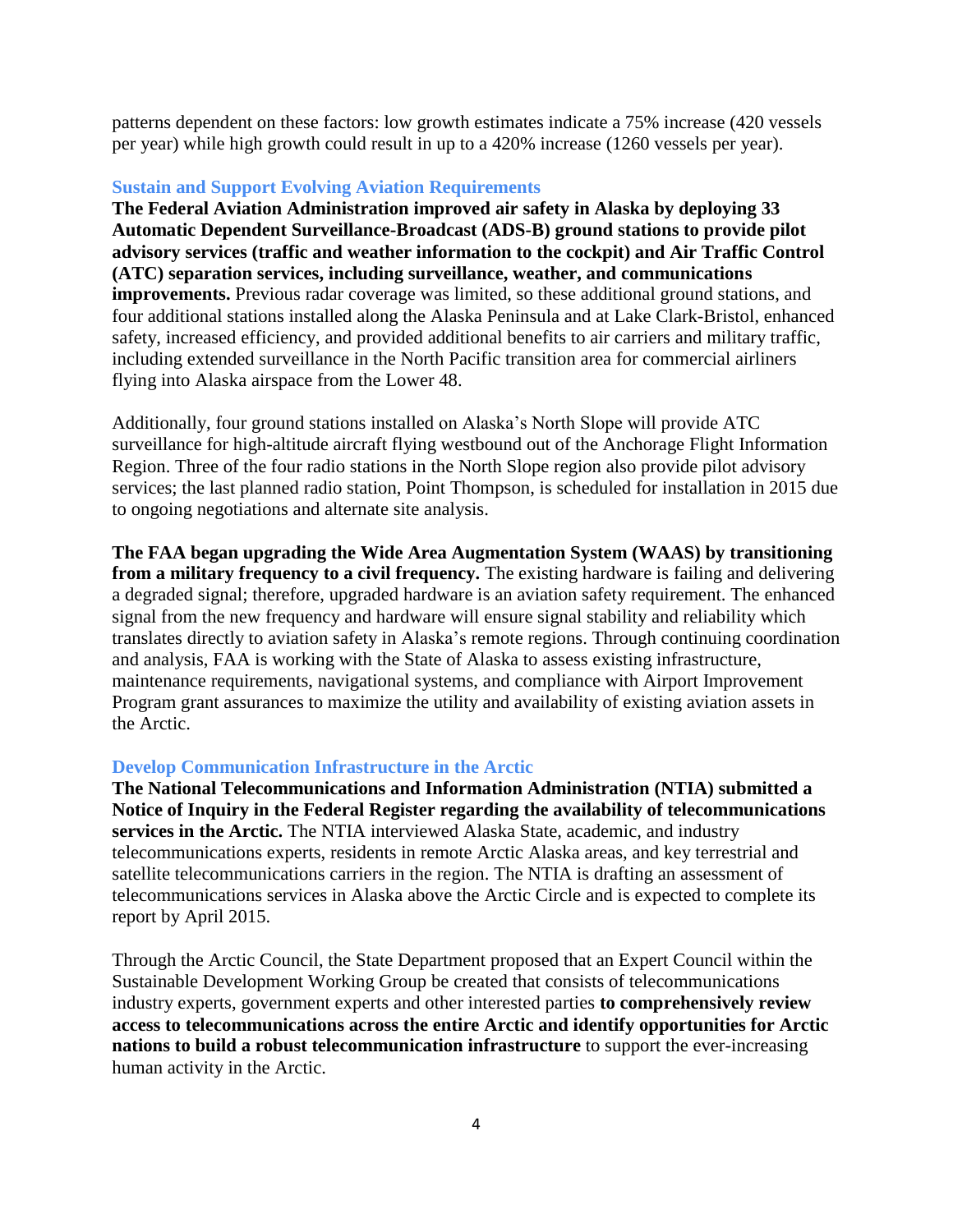#### **Enhance Arctic Domain Awareness**

**During maritime readiness exercises (i.e., "Operation Arctic Shield"), the Coast Guard, in coordination with NOAA and industry representatives, tested both small Group 1 unmanned aerial systems (UAS) and aerostat platforms for simulated oil spill tracking and monitoring capability.** The event yielded mixed results for the viability of both platforms, and participants expect to complete formal analysis and an after-action report in 2015. Operation Arctic Shield 2014 also offered an opportunity to develop recovery procedures for the UAS by using a net to capture the vehicle onboard CGC HEALY, a significant safety improvement over water recoveries in the Arctic environment.

#### **Sustain Federal Capability to Conduct Maritime Operations in Ice-impacted Waters**

**The Department of Homeland Security is leading an interagency effort to describe capabilities needed to operate in ice-impacted waters to support Federal activities in the Polar Regions and sovereign responsibilities<sup>1</sup> over the next 20 years.** Report writers continue to analyze and obtain information on vessel activity projections, research priorities, and ongoing capability assessments by other agencies. An interagency working group is evaluating the recently released report by the Committee on Marine Transportation Systems to assist in developing long-term plans to sustain Federal capability to physically access the Arctic with sufficient capacity to support U.S. interests.

#### **Promote International Law and Freedom of the Seas**

**The United States continued to assert its freedom-of-navigation interests consistent with customary international law as reflected in the Law of the Sea Convention.** In accordance with international law, Federal agencies conducted military exercises and operations in the Arctic. The United States continued to ensure freedom of navigation interests were preserved as the International code for Ships Operating in Polar Waters – the Polar Code – was developed at the International Maritime Organization and in Arctic Council working groups and task forces affecting shipping.

#### **Pursue the Development of Renewable Energy Resources**

 $\overline{a}$ 

**To support the President's energy strategy and align with climate change initiatives and the charge to provide clean, renewable energy resources in the Arctic, the Department of Energy (DOE) embarked on multiple efforts.** The DOE conducted extensive outreach with regional and local stakeholders through its Energy Ambassador program, a technical assistance and capacity building program to support regional non-profit and inter-tribal organizations with renewable energy development efforts in Alaska's Native villages. In addition, the Office of Indian Energy called for applications to Alaska Strategic Technical Assistance Response Team (START) Round III, an in-depth technical assistance program to support community-based energy planning, clean energy and energy efficiency project support, and community education.

To review and provide input on the 10-year strategic plan to promote renewable energy resource development in the Arctic region, DOE hosted a kick-off meeting in September 2014 at the Alaska Rural Energy Conference, which convened Federal, State, tribal, and utility stakeholders.

<sup>&</sup>lt;sup>1</sup> Sovereign responsibilities include national defense, enforcement of laws, protection of resources, and other obligations of nation-states to maintain peace and security, including requirements under international laws, rules and norms.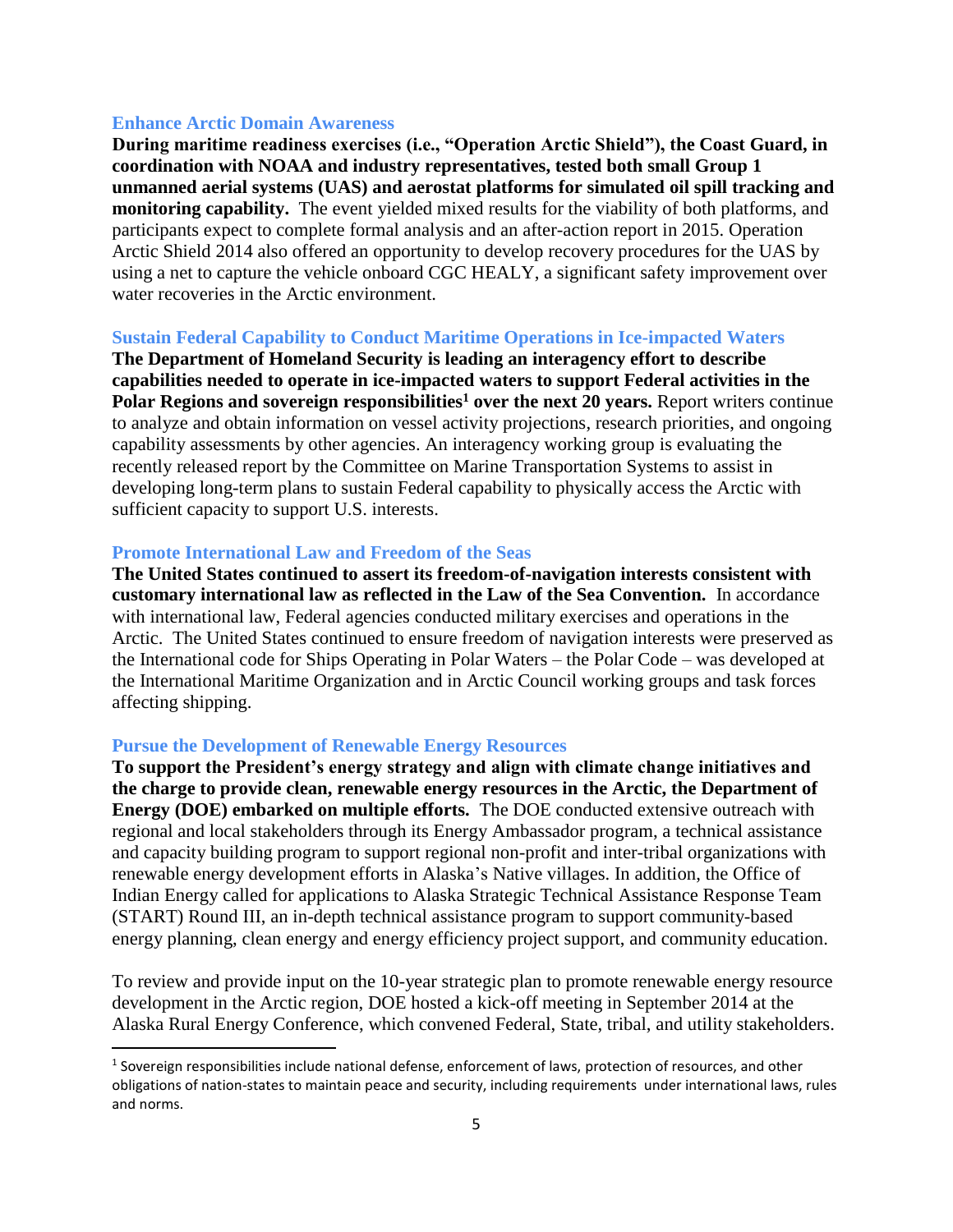In addition, DOE held seven consultation and outreach sessions for Alaska Native tribes, corporations, state, and local government stakeholders in Anchorage, Fairbanks, and five hub communities.

Through the National Science Foundation and other science organizations, DOE engaged the science and research community to identify funding partnerships for renewable energy technology development.

DOE arranged to conduct a series of public-private investment forums in 2015 to identify, develop, and implement models to leverage private investment with public funds (Federal and State) to deploy clean energy projects. Identifying partnerships is a critical component of developing sustainable funding for renewable energy deployment.

Through financial assistance programs, DOE advanced renewable energy and energy efficiency projects in Alaska, including the "Solarize Alaska" initiative. DOE will deploy at least five megawatts of solar power in the Arctic region by the end of 2016 through "Solarize Alaska."

DOE established a study of existing wind-diesel power systems, which will be completed in 2015. DOE personnel also developed standardized models for design and operation of micro-grid systems. The work included identifying a rural utility business model, with incentive and operations best-practices for integrating renewable energy.

**Ensure the Safe and Responsible Development of Non-Renewable Energy Resources The National Oceanic and Atmospheric Administration (NOAA) conducted deep-water baseline sea floor assessments.** These yielded extensive oceanographic information to support the *Strategy*'s objective to ensure safe and responsible exploration and development of Arctic non-renewable energy resources in an environmentally sound manner**.**

**Partners in the Bureau of Ocean Energy Management (BOEM) and the National Oceanographic Partnership Program (NOPP) announced a contract award for a Marine Arctic Ecosystem Study (MARES). The study investigates the interrelationship among the physical, biological, chemical, and social science components of the Beaufort Sea ecosystem from Barrow, Alaska, to the Mackenzie River delta in Canadian waters**. BOEM coordinated and planned the integrated ecosystem research initiative with its Federal and privatesector partners: the Arctic Research Commission, the Coast Guard, U.S. Geological Survey, NOAA, Office of Naval Research, U.S. Integrated Ocean Observing System, Marine Mammal Commission, National Science Foundation and Shell Oil Company. An independent scientific review board of internationally recognized experts will help to steer and peer review the project, which is planned for at least five years (2014 to 2019). Additionally, a final report on study data from the multi-disciplinary investigation that examined the biological, chemical and physical properties of the Hanna Shoal Ecosystem is expected in 2016.

**BOEM initiated the concept of "Targeted Leasing" for all future Outer Continental Shelf (OCS) oil and gas lease sales in Alaska.** The effort begins with the Chukchi Sea OCS Oil and Gas Lease Sale presently proposed for 2016. Under targeted leasing, BOEM proactively determines which specific portions of the program area offer greater resource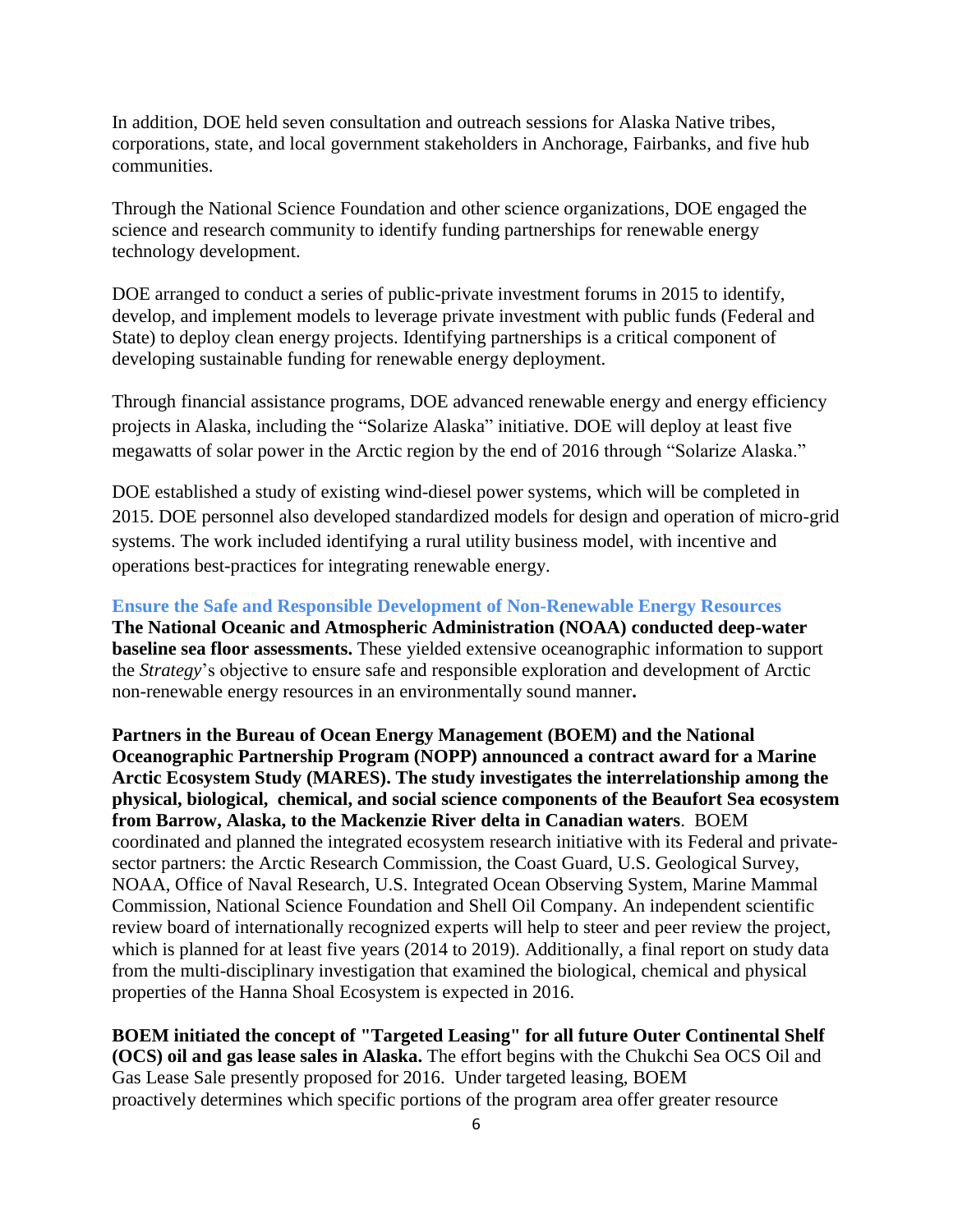potential, while minimizing possible conflicts with environmental and subsistence considerations.

**In conjunction with interagency partners, the Bureau of Land Management prepared a report assessing the capacity and integrity of the Trans-Alaska Pipeline System to facilitate the flow of additional onshore and offshore oil resources.** The detailed report, anticipated for release in early 2015, sets out specific actions necessary to accommodate increases in throughput.

**To improve and enhance performance and efficacy in Arctic conditions, the Bureau of Safety and Environmental Enforcement, in coordination with other agencies, continued to fund oil spill response research and response preparedness planning for all aspects of spill response.** This research can be found on the Internet [\(www.bsee.gov/Research-and-](http://www.bsee.gov/Research-and-Training/Oil-Spill-Response-Research/Categories/Arctic-Oil-Spill-Response-Research/)[Training/Oil-Spill-Response-Research/Categories/Arctic-Oil-Spill-Response-Research/\)](http://www.bsee.gov/Research-and-Training/Oil-Spill-Response-Research/Categories/Arctic-Oil-Spill-Response-Research/) and includes:

- Oil spill detection and mapping under Arctic sea ice using autonomous vehicles
- Responding to oil spills in the Arctic environment
- Enhanced oil-spill detection sensors in low-light environments
- Technological assessments of Alaskan Arctic oil spill response temporary oil storage options
- Burning behavior of oil in ice channels
- The North Slope coastal imagery initiative
- Cold water dispersant effectiveness testing (in progress)
- Oil spill response gap analysis for the U.S. Arctic Ocean (in progress)
- Testing of skimmer hoses and hose couplings when subjected to an Arctic environment consultant – (in progress)
- Research to support the prediction of effectiveness of dispersant use in the Beaufort and Chukchi seas – (in progress)

**The DOE continued its research program on methane hydrates.** Program officers funded a study, headed by the University of Texas-Austin, to advance the science and technology of resource characterization in the Gulf of Mexico. Working with Japan Oil, Gas and Metals National Corporation (JOGMEC) and the U.S. Geological Survey, program researchers analyzed geologic and geophysical data on Alaska's North Slope, lands that the Alaska Department of Natural Resources (DNR) temporarily withdrew from oil and gas leasing for hydrate resource evaluation. In October 2014, the DNR extended the "withheld" status of these lands for another 12 months.

DOE signed a Memorandum of Understanding (MOU) with JOGMEC detailing specific collaborations in Alaska initiated broadly by DOE's 2008 agreement with the Ministry of Economy, Trade and Industry. The MOU set out a path to jointly pursue research and development to demonstrate the resource potential of methane hydrate.

**The DOE continued to sponsor research on oil spill prevention. Information gained may help improve the safety and environmental sustainability of exploration and production in the offshore Arctic environment. Topics included:**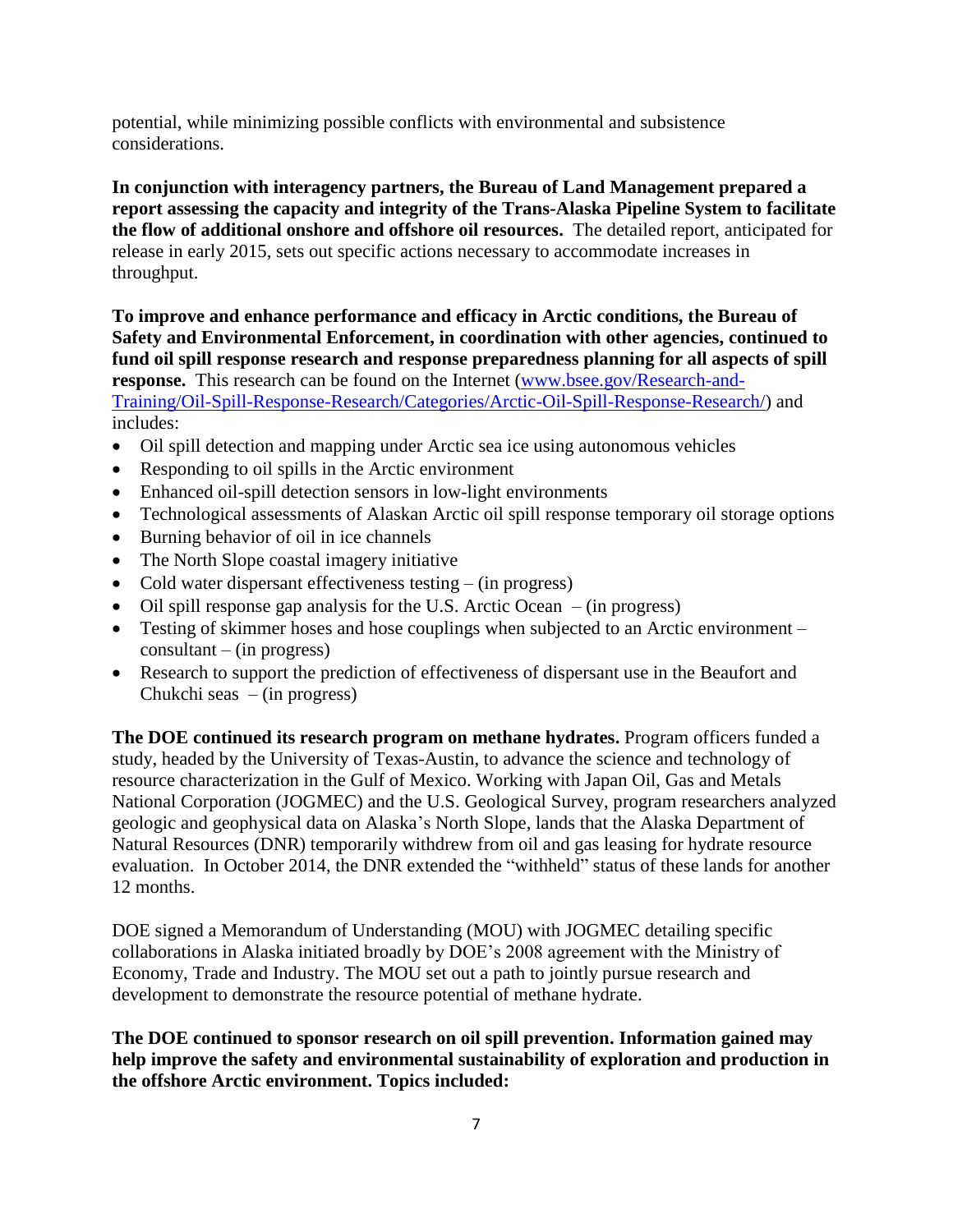- Geophysical Data: Several projects are investigating how to improve the collection, modeling, and interpretation of geophysical data to reduce uncertainty of the subsurface environment.
- Hydrates: Modeling and experimentation is advancing knowledge on hydrates, a wellrecognized safety concern in offshore and Arctic environments.
- Autonomous Underwater Vehicles (AUVs) and Remotely Operated Vehicles (ROVs) and three-dimensional data: Several projects have targeted improving the capability and reliability of AUVs and ROVs, which can collect three-dimensional imaging data on the integrity of underwater systems and hazardous conditions, including sea ice.
- Metocean (weather and ocean-related) Hazards: DOE researchers are investigating improvements to modeling and prediction of severe climate and ocean conditions to better plan and design offshore equipment, including floating platforms. Improved designs will allow offshore systems to better accommodate challenging conditions found in the Arctic.
- Real-time Data: Research and development projects are improving the capability and reliability of collecting and transmitting real-time drilling data through sensors and smart materials. Faster and more reliable data can increase safety and environmental sustainability through improved integrity and isolation.
- Human Factors: DOE research is identifying and mitigating issues associated with the human–machine interface, which can increase safety of personnel in any environment, including the Arctic.
- Wellbore Materials Integrity: DOE's National Energy Technology Laboratory (NETL) conducted research on metallic systems and foam cement. NETL's findings may increase understanding of the effect of Arctic conditions on wellbore integrity and zonal isolation, including corrosion of metal-based systems and the performance of cement.
- Risk Assessment: NETL's expertise in modeling and numerical simulation may be adapted and applied to risk assessments for Arctic conditions.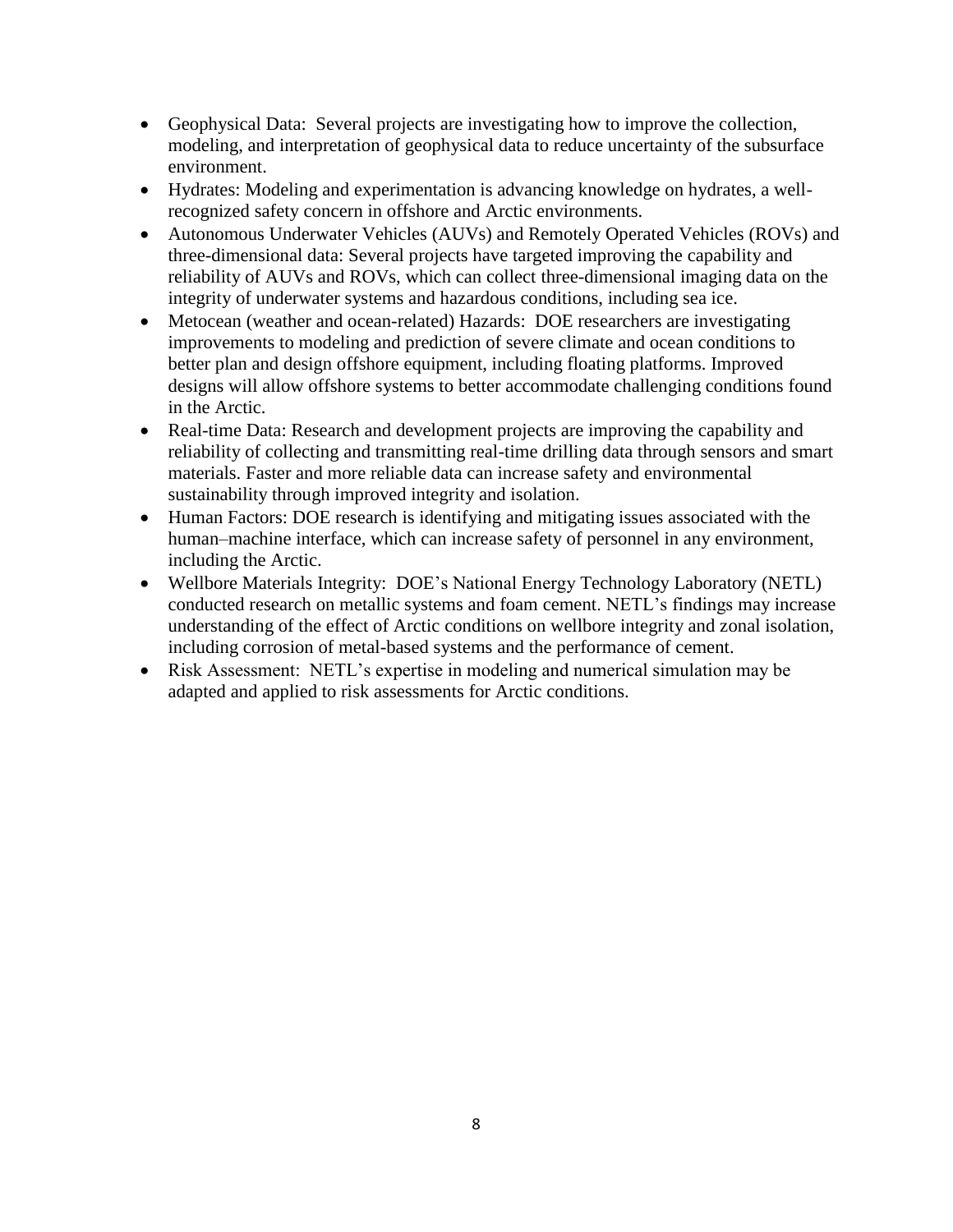# **Line of Effort II. Pursue Responsible Arctic Region Stewardship**

Preserving Arctic resources and cultural heritage will continue to require responsible stewardship through active conservation of resources, balanced management, and the application of scientific and traditional knowledge to physical and living environments. To support this priority, those implementing this line of effort focused on conserving Arctic ecosystems; improving hazardous material spill prevention, containment, and response; implementing Integrated Arctic Management; furthering activities lead by the Interagency Arctic Research Policy Committee; and charting the Arctic region.

The following discussion describes in more specific detail activities undertaken to advance responsible stewardship of the Arctic.

### **Conserve Arctic Ecosystems**

 $\overline{\phantom{a}}$ 

**NOAA identified a base set of criteria for incorporation into the annual Arctic report card. The report card, which considers a wide range of environmental observations throughout the Arctic, is a timely and peer-reviewed source for clear, reliable and concise environmental information on the current state of different components of the Arctic environmental system relative to historical records.** The base set of criteria used in the report card likely will be expanded at the Third Meeting of Scientific Experts on Fish Stocks in the Central Arctic Ocean in April 2015. Additionally, implementation of the Distributed Biological Observatory, which coordinates observations linking biological changes to physical drivers in the rapidly-changing Pacific Arctic marine ecosystem, is a key component of the coordinated approach to baseline exploration and monitoring.

## **Improve Hazardous Material Spill Prevention, Containment, and Response**

**The Spill of National Significance (SONS) Executive Steering Committee concluded its three-year focus on Arctic oil spills by establishing interagency working groups to address significant gaps identified in the 2013 SONS Exercise series, including logistics planning, communicating the science of spills and response options, and presenting a unified Federal message during a response.** An interagency working group led by the Coast Guard is developing an Arctic Logistical Concept of Operation Guidance document with a regional gap analysis of logistical needs during an Arctic SONS. The Guidance will be completed in 2015.

To identify existing technical and reference documents on the effectiveness of dispersants in Arctic waters, technical experts from industry and academia attended an interagency meeting and workshop at the International Oil Spill Conference in May 2014. This work has already been conducted in Alaska under the leadership of the Alaska Regional Response Team<sup>2</sup> (ARRT). A final product will be completed in 2015.

The ARRT made significant progress in developing an Oil Dispersant Use Plan for Alaska which provides the Federal On-Scene Coordinator with pre-authorization to use chemical countermeasures for an oil spill response in a specified area. The draft plan is publicly available

<sup>2</sup> Coast Guard, EPA, USDA, Forest Service, DOC/NOAA, DOD/Alaskan Command (ALCOM), DOE, DHHS, DHS/FEMA, DOI, DOJ, DOL/OSHA, DOS, DOT/FAA, GSA, and the State of Alaska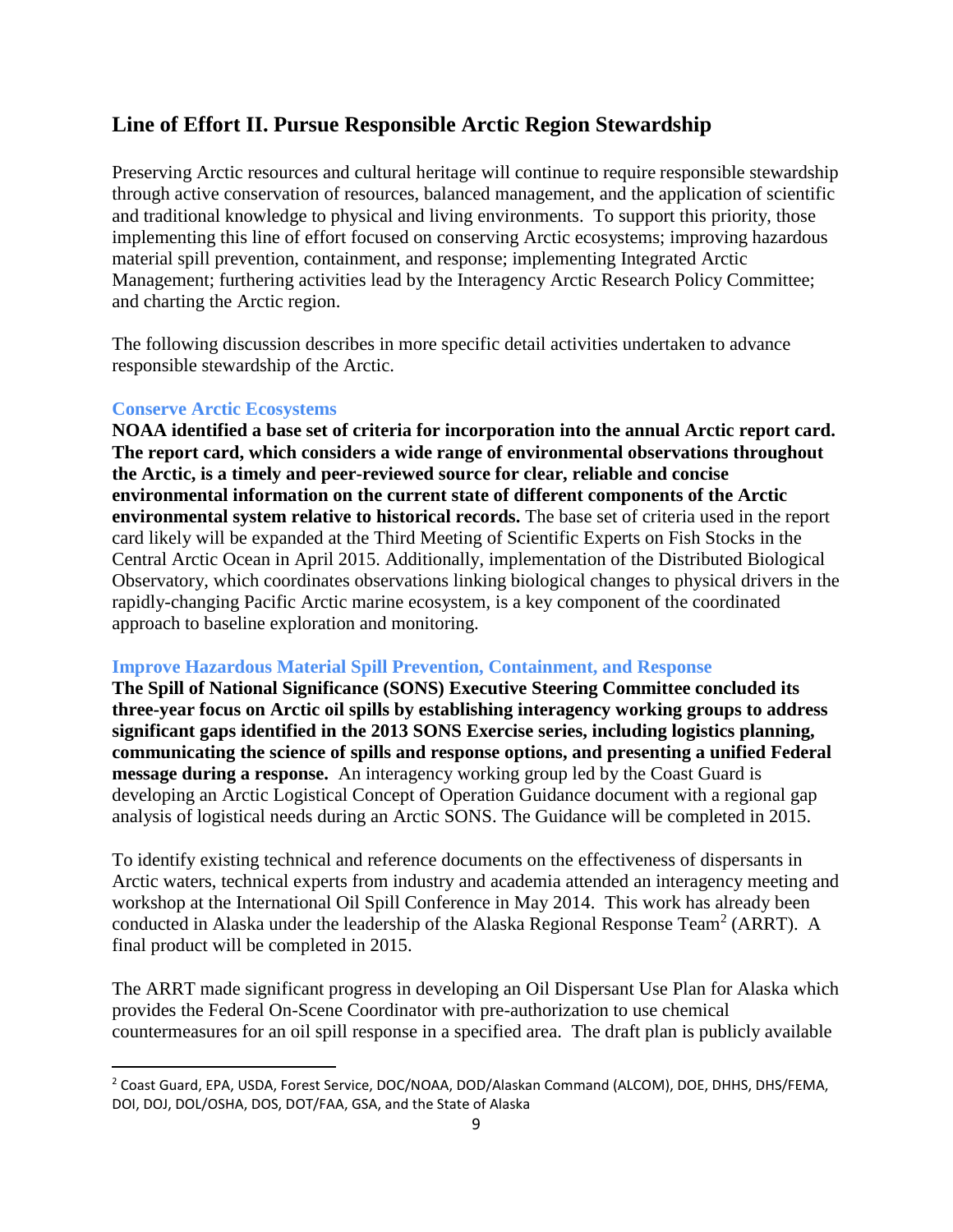on the ARRT website at

[\(www.alaskarrt.org/Files/ARRT%20Oil%20Dispersant%20Authorization%20Plan\\_Draft%209-25-13.pdf\)](http://(www.alaskarrt.org/Files/ARRT%20Oil%20Dispersant%20Authorization%20Plan_Draft%209-25-13.pdf). The plan will be released after the team completes an Endangered Species Act Section 7 consultation with the natural resource trustees (e.g. Alaska Native Villages).

**The National Academy of Science published its Arctic Spill Response Assessment in August 2014 [\(www.dels.nas.edu/Report/Responding-Spills/18625\)](http://www.dels.nas.edu/Report/Responding-Spills/18625).** In November 2014, the ARRT completed a plan to incorporate the assessment's recommendations. The document will be reviewed by the Interagency Coordinating Committee on Oil Pollution Research and the National Response Team for adoption in 2015.

**The U.S. Coast Guard Research, Development, Test and Evaluation (RDT&E) Program conducted demonstrations and exercises in the Arctic Ocean and Great Lakes to improve oil response capabilities in ice-impacted waters.** The RDT&E Program assessed the effectiveness of existing procedures and equipment as well as the application of alternative technologies. The demonstrations and exercises provided the interagency operational community with practical response experience in ice-impacted waters and identified response gaps and limitations. In 2015, the RDT&E Program will continue to investigate enhanced Arctic response technologies to address identified limitations.

## **Use Integrated Arctic Management (IAM) to Balance Economic Development, Environmental Protection, and Cultural Values**

**A review of interagency efforts related to natural resource management in the U.S. Arctic was completed, identifying 17 interagency efforts or types of interagency efforts (such as permitting) related to natural resource management**. The report clarifies the roles and responsibilities of federal agencies and will be used to improve interagency efficiency and coordination and help clarify interaction with State and local authorities, industry and the public. Interagency efforts in the Arctic range from active, multiple-agency enterprises, such as the ARRT, which plans for and coordinates responses to releases of hazardous substances, to agreements between two agencies. As an example of the latter, a BOEM and NOAA agreement ensures that decision-making related to developing outer continental shelf energy resources is based on relevant scientific information. The agreement leverages expertise from both agencies to fulfill the Arctic stewardship responsibilities of each.

**Significant progress towards drafting a Memorandum of Understanding for the incorporation of Integrated Arctic Management (IAM) into agency activities was made; it is on track to be finalized in early 2015.** The MOU will strengthen the consistent application by agencies of science and knowledge to support economic growth, efficient decision-making, and healthier and more resilient ecosystems with the goal of strengthening local economies.To support this effort, the Department of the Interior held extensive informal discussions with the State of Alaska and Alaska Native communities prior to and during draft development. The Federal Government continues to develop key partnerships with the State of Alaska and is reenergizing engagement opportunities with the incoming administration**.** 

Action items related to ecosystem-based management are tied to implementation of the National Ocean Plan and are applicable nationally. Further progress in the Arctic must also resonate and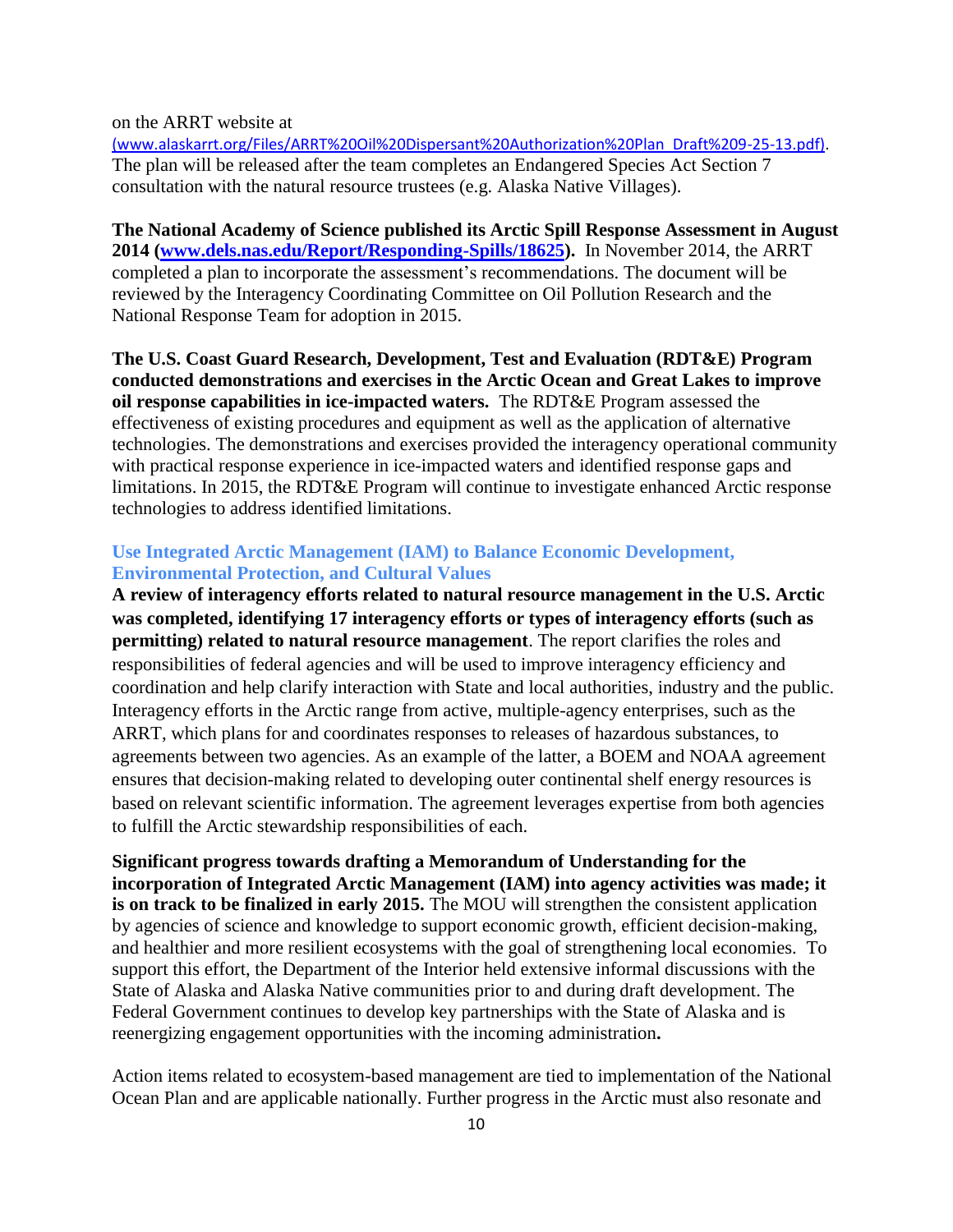be coordinated with implementation in other bodies of water; the additional alignment requires a longer timeline. The National Ocean Council has created a Legal Working Group to address these items, and will complete the work in 2015.

## **Increase Understanding of the Arctic through Scientific Research and Traditional Knowledge**

The IARPC, a subcommittee of the National Science and Technology Council, is responsible for coordinating research in the Arctic. As such, **IARPC integrated efforts to increase understanding of the Arctic through scientific research and documentation of traditional knowledge.** In February 2013, IARPC released the *Arctic Research Plan: FY2013-2017;* 12 topical collaboration teams coordinated implementation of that plan [\(www.iarpccollaborations.org/index.html\)](http://(www.iarpccollaborations.org/index.html). IARPC's collaboration teams made major contributions to advancing the *Strategy* discussed in the following sections.

## **Develop a Framework of Observations and Modeling to Support Forecasting and Prediction of Sea Ice**

**Scientists completed a set of coordinated, intensive observation and process studies to investigate sea-ice characteristics and processes, and atmosphere-ice-ocean interactions and feedbacks.** These efforts will improve our understanding of changing sea-ice cover and directly contribute to improved sea-ice forecasting capability to aid in safer operations for anticipated increased sea traffic by shipping and fishing industries; oil, gas and mining companies; naval vessels; and tourism operations. The Office of Naval Research completed a marginal ice zone field experiment that included an array of instruments and platforms deployed on, in, and under the pack ice of the eastern Beaufort Sea. By the end of the experiment, the array comprised almost 100 instruments and platforms, including automatic weather stations, ice-mass-balance buoys, wave buoys and floats, ocean-flux buoys, ice-tethered profilers, an acoustic communication and navigation system, polar-profiling floats, seagliders, wavegliders, and moored wave and current meters.

Program participants supplemented the *in situ* autonomous observation program with remote sensing from space, which included an unprecedented collaboration with the intelligence community to collect and declassify high-resolution, visible-band images. The Korea Polar Research Institute (KOPRI) was also a key collaborator, providing berths aboard the R/V ARAON in July for ONR investigators to deploy a final cluster of instruments in the pack ice.

**The ONR operation included two small ice camps, which were also used by NASA Operation IceBridge and ESA (European Space Agency) CryoVex investigators**. While they measured snow depth, ice freeboard and ice thickness along transects on ice floes, aircraft flew overhead and measured the same variables with lidars and radars. Operation IceBridge flew a total of 30,642 km during 15 missions over the Arctic Ocean in March and April 2014, repeating its annual sea-ice thickness measurement program at the time of the sea-ice extent maximum. Data from these missions are available at the National Snow and Ice Data Center [\(www.nsidc.org/\)](http://www.nsidc.org/).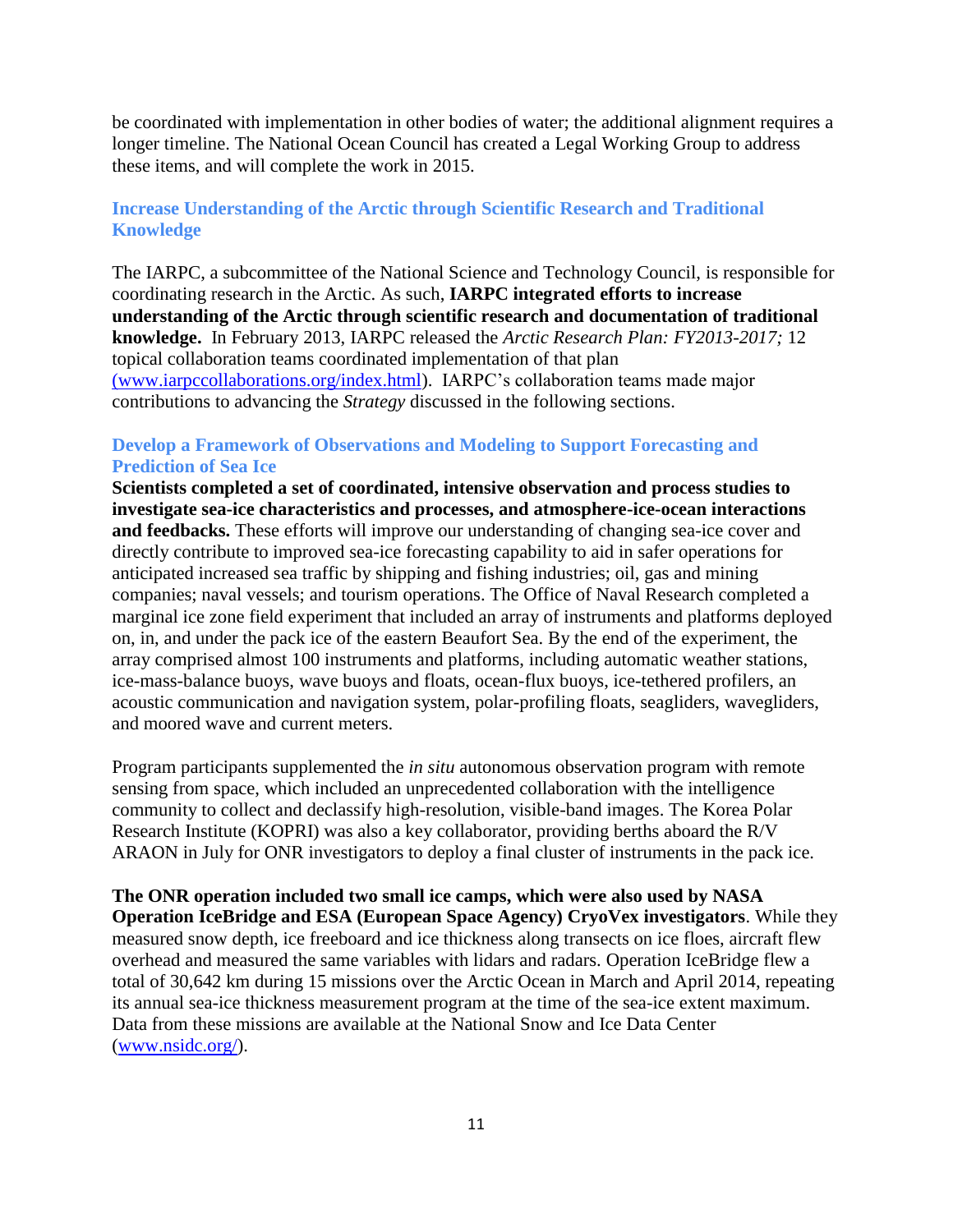**NASA also completed the Arctic Radiation - IceBridge Sea and Ice Experiment (ARISE) project** using a C-130 airplane to measure sea-ice properties, radiative fluxes and atmospheric variables, particularly clouds, near the end of the Arctic sea-ice melt season. Information from these experiments will help determine heat flow from ocean to atmosphere during freeze-up and the impact on regional atmospheric temperature and pressure. In turn, this information will contribute to the understanding of how Arctic atmospheric phenomena influence mid-latitude weather.

**NSF continued development of an array of observing networks that measure and transmit accessible information about the Arctic marine and sea-ice environment.** Variables include atmospheric conditions; measures of water mass transformation including heat, salt, and momentum fluxes; riverine inputs and ocean acidification; fluxes of greenhouse gases across the ocean-ice-atmosphere transition; as well as the motion, thickness, and deformation characteristics of sea ice across the Arctic. Coupled investigations of biological and physical parameters gave insights into the health and abundance of plankton stocks in the Bering and Beaufort Seas in changing sea-ice conditions. SIZONet investigators delivered sea-ice products relevant to stakeholders, including information about the stability and strength of ice in the coastal zone.

**Through NCAR, NSF continued to improve the polar climate portions of the Community Earth System Model (CESM)** to increase understanding of ongoing warming in the Arctic and associated loss of summer sea ice. These improved models can be used to project future ice conditions under differing scenarios.

**NSF supported the establishment of a SEARCH (Study of Environmental Arctic Change) action team to improve understanding, advance prediction, and explore consequences of changing Arctic sea ice.** The team will include agency personnel and both national and international stakeholders with a range of disciplinary backgrounds and perspectives (including physical, natural, and social scientists). Core activities include assessing the predictability of summer Arctic sea-ice extent, thickness and properties on seasonal-to-decadal timescales and improving ice forecasts; and exploring consequences of the changing ice cover on Arctic ecosystems, the global climate system, and people.

**Implement the Pilot Distributed Biological Observatory (DBO) in the Pacific Arctic In 2014, scientists completed year five of the DBO pilot study, with field-sampling contributed by colleagues from 11 projects representing six countries.** The DBO provides a framework to focus and coordinate sampling and analytical efforts that link biological changes to

physical drivers in a rapidly changing Arctic.

A key science achievement is the ability to track shifts in sea-floor community biomass and structure occurring with measures of annual sea-ice persistence in the five DBO regions. In addition, an east-to-west gradient in zooplankton populations that vary with water mass type through the season has been observed, including a more frequent occurrence of temperate whale species between Pt. Hope and Siberia.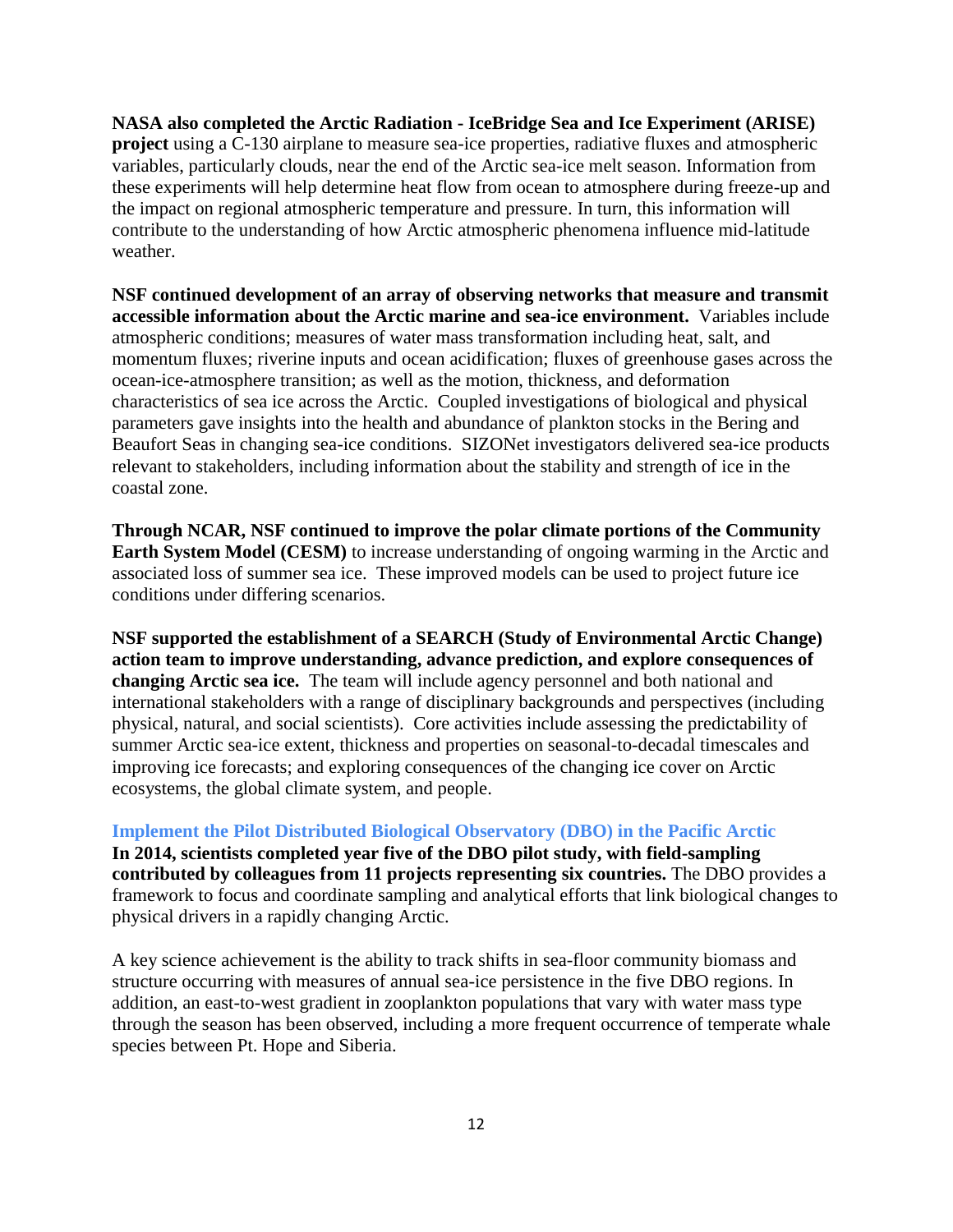An important physical oceanographic achievement through occupation of the DBO stations near Barrow Canyon is the observation of seasonal seawater freshening and warming of water transiting northward on the eastern and surface layers of the Chukchi Sea, with the maximum temperature observed in September.

All of these accomplishments were presented at various national and international science venues. DBO is an international collaborative effort with US funding support from AOOS, BOEM, NOAA, and NSF.

**Other key accomplishments include the creation of DBO-focused satellite sea ice, sea surface temperature, sea surface height and ocean color products by NASA**, **and the initiation of a DBO data workspace on the Alaska Ocean Observing System (AOOS)** website. Both of these products provide a foundation for data sharing among DBO contributors and collaborators. The data workspace also functions as the first link to the DBO data archive, under development at the Earth Observing Laboratory (EOL) as part of NSF's Advanced Cooperative Arctic Data and Information Service (ACADIS). A draft DBO Data Policy describing anticipated metadata standards and the means to contribute DBO data were discussed at the DBO Data Workshops in 2013 and 2014.

Internationally, the DBO continues to benefit from the organizational capability of the Pacific Arctic Group (PAG), especially with regard to sampling in Russian Arctic waters via the Russian-American Long-term Census of the Arctic (RUSALCA) program. Scientists attending the international RUSALCA conference held in St. Petersburg in May 2013 discussed the expansion of DBO sampling to new regions in the northern Chukchi Sea. DBO colleagues from the BOEM and international colleagues from Japan, Korea, and Canada also are discussing possible expansion of DBO sampling sites to regions of the Beaufort Sea. DBO participants expect to discuss new regions at the second DBO data workshop, to be held in 2015.

#### **Develop Integrated Ecosystem Research in the Beaufort and Chukchi Seas**

**Chukchi and Beaufort Sea research focused on the marine ecosystem in general, and on an increased understanding of its functioning, structure, and sensitivities to changes in physical and chemical environmental conditions in particular.** This information will improve model prediction capabilities and better inform management decisions. This scientific information has societal implications in key areas, e.g. ecosystem services, climate change research and biodiversity.

**A report titled "Developing a Conceptual Model of the Arctic Marine Ecosystem" in 2014** detailed the results of a workshop that involved ecologists, social scientists and Arctic experts and provided advice about the development of an Arctic conceptual model. The report is available on the IARPC website [\(www.iarpccollaborations.org\)](http://www.iarpccollaborations.org/).

A number of synthesis projects are close to completion. The Pacific Marine Arctic Regional Synthesis (PacMARS [www.pacmars.cbl.umces.edu/](http://www.pacmars.cbl.umces.edu/)) final report will be available in early 2015. Special issue publications are in development that will report the results of the Synthesis of Arctic Research (SOAR [www.arctic.noaa.gov/soar/](http://www.arctic.noaa.gov/soar/)) and the Russian-American Long-Term Census of the Arctic (RUSALCA www.arctic.noaa.gov/aro/russian-american/).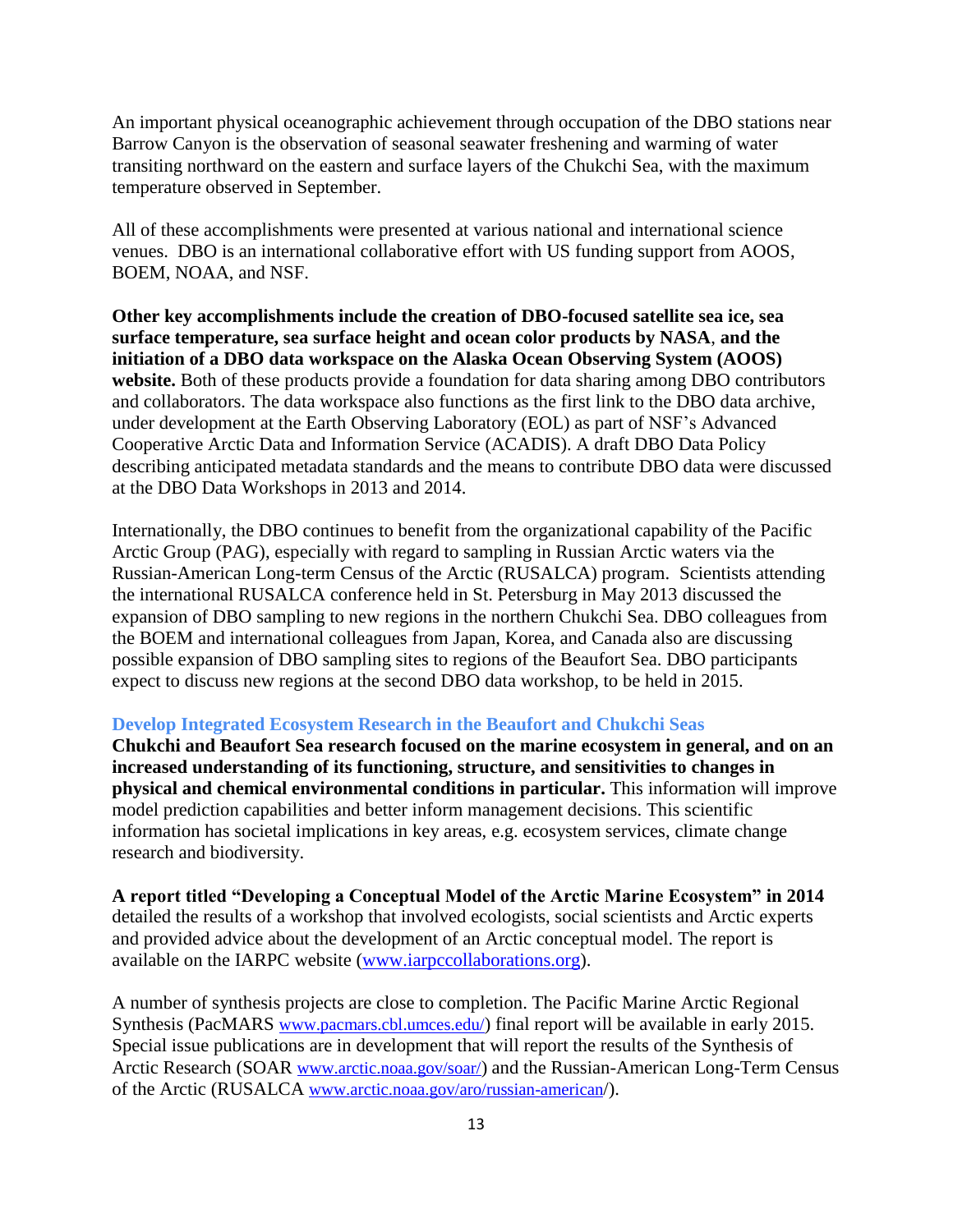The Chukchi and Beaufort Seas Ecosystem Collaboration Team authored a framework document that identified two overarching goals and five interlocking science themes that members agreed should be prioritized for future funding. The document recommended better research coordination in the Chukchi and Beaufort seas and discussed mechanisms for facilitating coordination and collaboration among funding partners. CBCT members have initiated a policy paper based on the framework document.

**BOEM led the initiation of a five-year, multi-agency-supported Marine Ecosystem Study (MARES)** of the Beaufort Sea shelf. This is discussed in detail in the Line of Effort I section of this report.

**NSF continued its support of the decade-long Beaufort Gyre Observing System (BGOS).**  This ongoing observing activity is focused extensively on physical oceanography and sea ice characteristics, but includes biological and geochemical studies. It involves a significant amount of international collaboration, particularly with Canadian scientists. A major result of this study is the observed increase in freshwater storage in the Beaufort Gyre. If released impulsively to the Greenland-Norwegian Seas, the ensuing impact on the climate of the North Atlantic region is challenging to predict, but of potentially significant importance.

#### **Improve Understanding of Glacial Dynamics**

**Scientists published the international workshop report titled "Understanding the Response of Greenland's Marine-Terminating Glaciers to Oceanic and Atmospheric Forcing,** which defined the essential variables to be observed for process studies and "megasites." The latter are potential sites where the research community would coordinate the simultaneous collection of the full range of glaciological, oceanographic, and atmospheric observations necessary to characterize and understand the intrinsically connected ice-ocean-atmosphere system. The report defines the components of a Greenland Ice-Ocean Observing System (GrIOOS); it also emphasizes the importance of a comprehensive, international data archive related to Greenland glacier-fjord processes through an appropriate, freely accessed portal. Process study results are being fed into Earth system models, and a recent international workshop was held to initiate a model inter-comparison project on ice sheet models.

The research community continues to build understanding of and interactions with related international activities focused on glacial dynamics. They will continue to seek the appropriate mechanism for developing a living document concerning an Arctic land-ice monitoring system, including NASA's Operation IceBridge mission, which studies the glaciers of Greenland and Alaska, and the continued development of the Ice, Cloud, and land Elevation Satellite-2 (ICESat-2).

**NSF supported the establishment of a SEARCH (Study of Environmental Arctic Change) action team to improve predictions of future land-ice loss and impacts on sea level.** The team will include agency personnel and both national and international stakeholders with a range of disciplinary backgrounds and perspectives (including physical, natural, and social scientists. Core activities include facilitating the establishment of a Greenland/Arctic land ice/ocean/atmosphere observing network; and a Greenland/Arctic land-ice relevant database of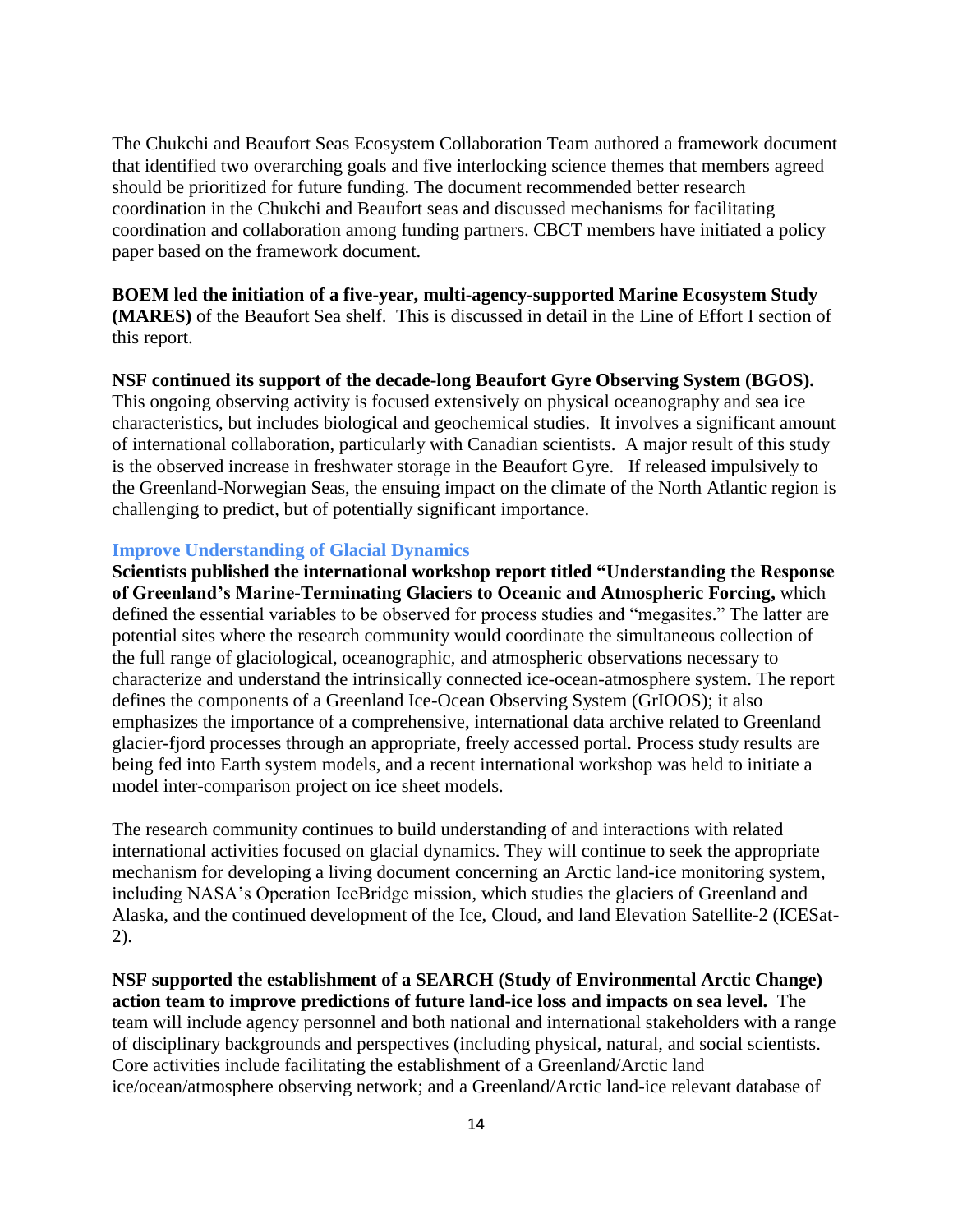physical (initially) oceanic, atmospheric, and glaciological fields to serve the needs of the broad international community (including the modeling community).

**NASA initiated a five-year program of observations** to include ship-based and airborne measurements of fjord and shelf bathymetry, radar surveys of elevation at the edge of the ice sheet, and summer surveys of shelf hydrographic characteristics around the coast of Greenland. These observations are responsive to many of the recommendations contained in the Greenland ice sheet report mentioned above.

#### **Understand Terrestrial Ecosystem Processes**

**An interagency team created a standardized syntax for project metadata (information about projects) in 2014;** the metadata is currently maintained by the North Slope Science Initiative (NSSI), NSF, USGS, the Arctic Landscape Conservation Cooperative, and nongovernmental groups. Multiple agencies and organizations have adopted the International Organization for Standardization metadata standard. The Alaska Data Integration Working Group ([www.adiwg.org/about/](http://www.adiwg.org/about/)) developed a set of flexible, open-source tools that organizations can integrate into their existing workflows and computer systems to generate ISO metadata without having to master the complex ISO standard.

**Additionally, the Wildlife Potential Habitat Forecasting Framework (WILDCAST) project developed projections of potential land cover and habitat changes in Northern Alaska**. This project was a combined effort of the USGS, NPS, and USFS, and resulted in three formal publications and multiple presentations (see [alaska.usgs.gov/science/program.php?pid=53](http://alaska.usgs.gov/science/program.php?pid=53) )

**A subgroup was formed to identify local traditional knowledge on village subsistence and food security and to incorporate it into geographical information systems**. This information will be matched with integrated climate model layers to help scientists understand the relationships among climate, land use changes, and important Native ecosystem services. This effort is complex due to the proprietary nature of local known food gathering areas.

**An interagency group agreed to concentrate on developing a pan-Arctic analysis of permafrost-dominated Arctic and boreal regions** to: identify gaps in our understanding of the magnitude and distribution of permafrost carbon stores; and identify areas of permafrost that are potentially most vulnerable to carbon loss with continued warming. DOE, DOI, and NASA have been designated as lead agencies for this initiative with a target completion date of 2015.

**A distributed system of ground-based and airborne platforms catalogued changes in the terrestrial system**, including thawing permafrost, associated carbon fluxes, shifts in vegetation characteristics, phenology, freshwater hydrology and biogeochemistry, and ecosystem function.

**NSF supported the establishment of an action team under SEARCH (Study of Environmental Arctic Change) to document and understand how degradation of nearsurface permafrost will affect Arctic and global systems.** The team will include agency personnel and both national and international stakeholders with a range of disciplinary backgrounds and perspectives (including physical, natural, and social scientists. Core activities include improving observation and prediction of the nature, timing, and location of permafrost thaw;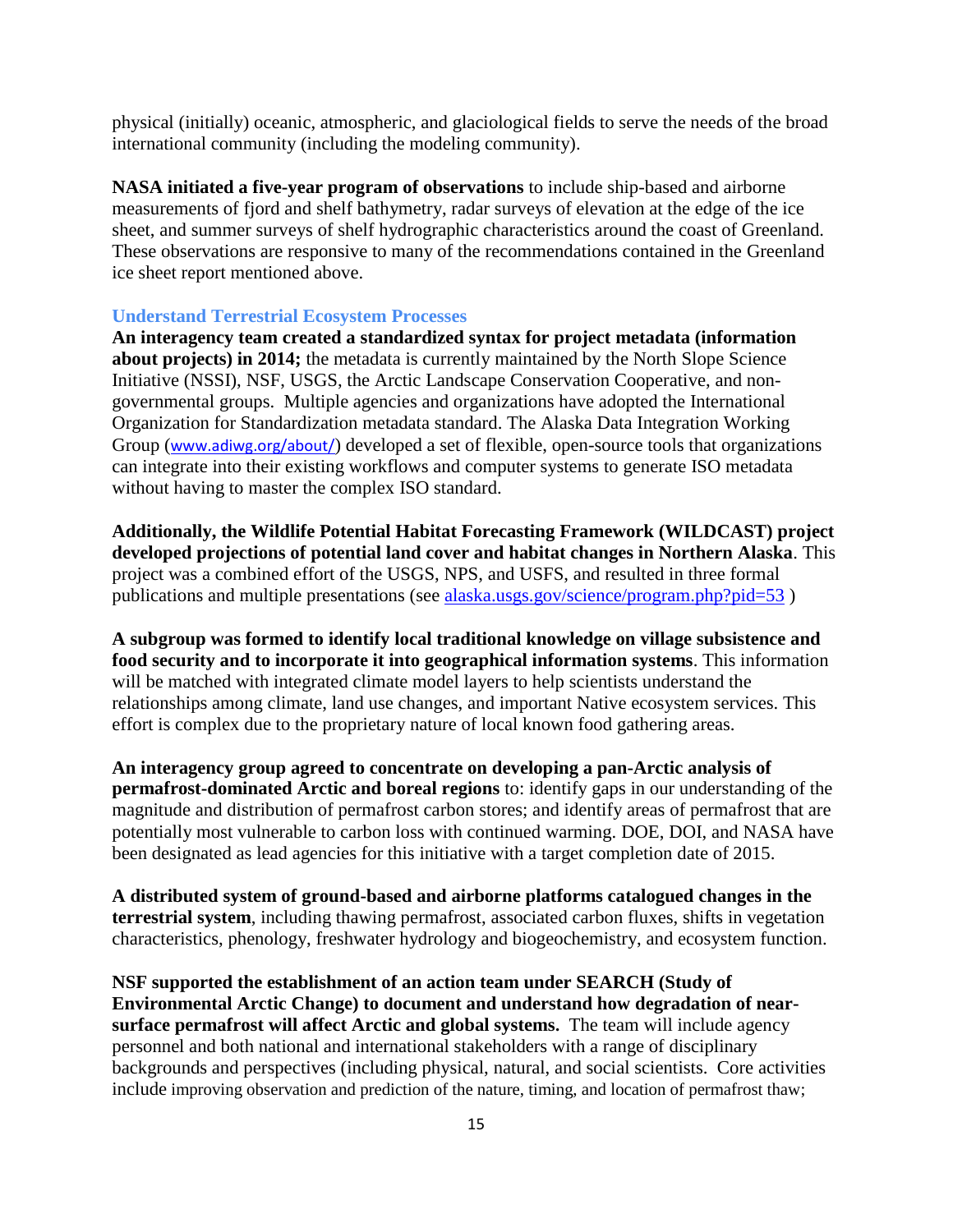improving prediction of how degradation of near-surface permafrost will influence the dynamics of the Arctic landscape; and improving prediction of how permafrost degradation will influence fish, wildlife, and human communities. This effort leverages those of the Permafrost Carbon Network, an established international network of more than 200 scientists from 88 institutions in 17 countries.

#### **Investigate Wildland Fires in the Arctic**

**IARPC's Wildfires Collaboration Team developed an inventory identifying existing knowledge and quality of data on wildfire frequency, extent and severity in the Arctic. They also created an inventory of NASA fire sensors.** Both databases are available at the IARPC collaborations website [\(www.iarpccollaborations.org\)](http://www.iarpccollaborations.org/).

#### **Understand Atmospheric Processes to Improve Climate Predictions**

**To improve knowledge and understanding of atmospheric processes specific to the Arctic, a group initiated a set of coordinated intensive observation and process studies and increased observational capabilities.** 

**NASA's Arctic Radiation -– Ice Bridge Sea and Ice Experiment (ARISE) completed 16 successful flights to acquire well-calibrated data sets using aircraft and surface-based sensors.** These data sets support the use of NASA satellites and other assets for developing a quantitative process-level understanding of the relationship between changes in Arctic sea ice and regional energy budgets as influenced by clouds.

**DOE scientists completed the Biogenic Aerosols – Effects on Clouds and Climate (BAECC) field campaign in Hyytiala, Finland, to investigate the formation and evolution of organic aerosols from northern boreal forests**. In addition to short-term campaigns, DOE, NOAA, and NSF have maintained, and are expanding as available, long-term observatories for clouds, aerosols, and short-lived climate forcers. Observatory locations include Barrow, Alaska (NOAA, DOE); Eureka and Alert, Canada (Canada and NOAA); Tiksi, Sakha Republic, Russia (Russia, NSF, and NOAA); Summit Station, Greenland (NSF, NOAA and DOE); and a new site at Oliktok, Alaska (DOE).

**The IARPC Atmosphere Collaboration Team conducted two black carbon webinars in 2014**. The first webinar focused on an Arctic black carbon mitigation initiative with the Russian Federation organized by the Department of State. The second webinar focused on *in-situ* ground sensing, remote sensing and transport modeling. Both were well-attended with diverse audiences.

**The International Arctic Systems for Observing the Atmosphere (IASOA) used a highly leveraged approach to design and populate a data access portal based on harvesting the relevant metadata from existing collections**. Most IASOA observatories – e.g., the Global Atmosphere Watch (GAW) and the Baseline Surface Radiation Network (BSRN) – are active partners in global networks with robust data management capabilities. IASOA observatories are also funded and maintained by sponsor agencies with their own long-term repositories.

#### **Support a Circumpolar Arctic Observing System**

**Ongoing, collaborative conversations amongst Arctic observing funders, coordinators, and implementers have resulted in significant progress.** The Office of Science and Technology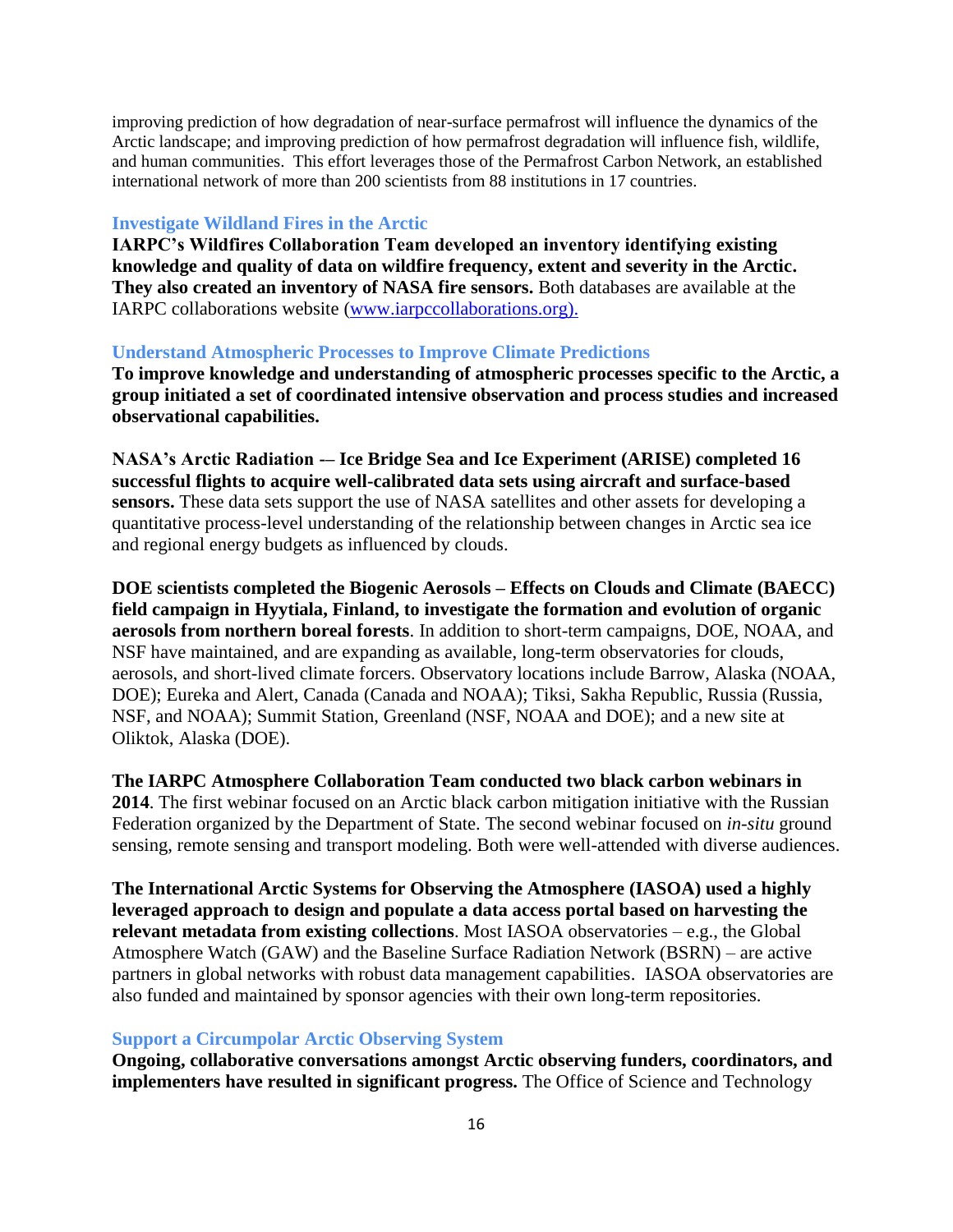Policy (OSTP) held a meeting focused on observing assets and metrics for measuring success relevant to agency and national priorities. Several evaluation models were demonstrated, and from that meeting a longer-term discussion within the Arctic Observing Collaboration Team (AOCT), and with the broader observing community, resulted in the commission of an Arctic Observing Assessment.

The assessment builds on lessons learned from the U.S. Group on Earth Observation (GEO) and NOAA Technology, Planning and Integration for Observation (TPIO) assessments of observing priorities and products to provide connectivity between the various approaches to Arctic information management and the scientific needs that underlie high-level priorities.

With input from IARPC, the international Sustaining Arctic Observing Networks (SAON), the US and international GEO, and the broader community, the AOCT is building a relational database and visualization package to trace the path from strategic priority, to user needs, to product and information stream delivery through documents and databases. Thirteen observing priorities range from food security to environmental safety and sustainable economic development, representing key areas where scientific observing information is needed to assess the current status and inform future decisions.

The metadata and hierarchical structure developed for this effort will be fronted by a user interface on the ArcticHub ([www.arctichub.net](http://www.arctichub.net/)). The interface will allow searches, data exports, and graphical interpretation to highlight the connectivity, inform about gaps, and demonstrate the broad applicability of many observational data sets and products about the Arctic environment, residents' health and well-being, and socio-economics. These tools will allow funders, implementers, and the public to explore and communicate their interests in Arctic observing.

**Interagency co-funding and inter-organizational collaboration on observing and assessment activities expanded to include international partners** through mechanisms such as the Belmont Forum to encourage circum-Arctic coordination of observing activities. The first Belmont Forum Collaborative Research Action for the Arctic was led by NSF, the Research Council of Norway, and the National Sciences and Engineering Research Council of Canada and included partners from 15 funding bodies, including agencies representing all Arctic nations, China, India, Japan, Germany, and France. Awards from this competition are expected to be announced in winter 2015. AOCT member leadership within Arctic Council bodies, including several observing-related programs within the Arctic Council Committee on Arctic Flora and Fauna (CAFF), have increased during the lead-up to U.S. chairmanship of the Arctic Council. An exploration of best practices and governance for long-term observing has led to more active discussion at the international, national, and state level regarding standards for observing, common metadata, and accessibility of information. The exchange on these topics has been bidirectional, with international standards being embraced more at regional levels, and national requirements for timely data access influencing considerations abroad for revised data policies.

**Several planning efforts addressed future observing needs relevant to Federal (U.S. GEO), regional (Arctic Ocean Observing System (AOOS), and academic (AON Open Science Conference) interests**. Increasingly, online collaborative workspaces, such as the ArcticHub and social media, are sourcing input for planning activities while also building capacity and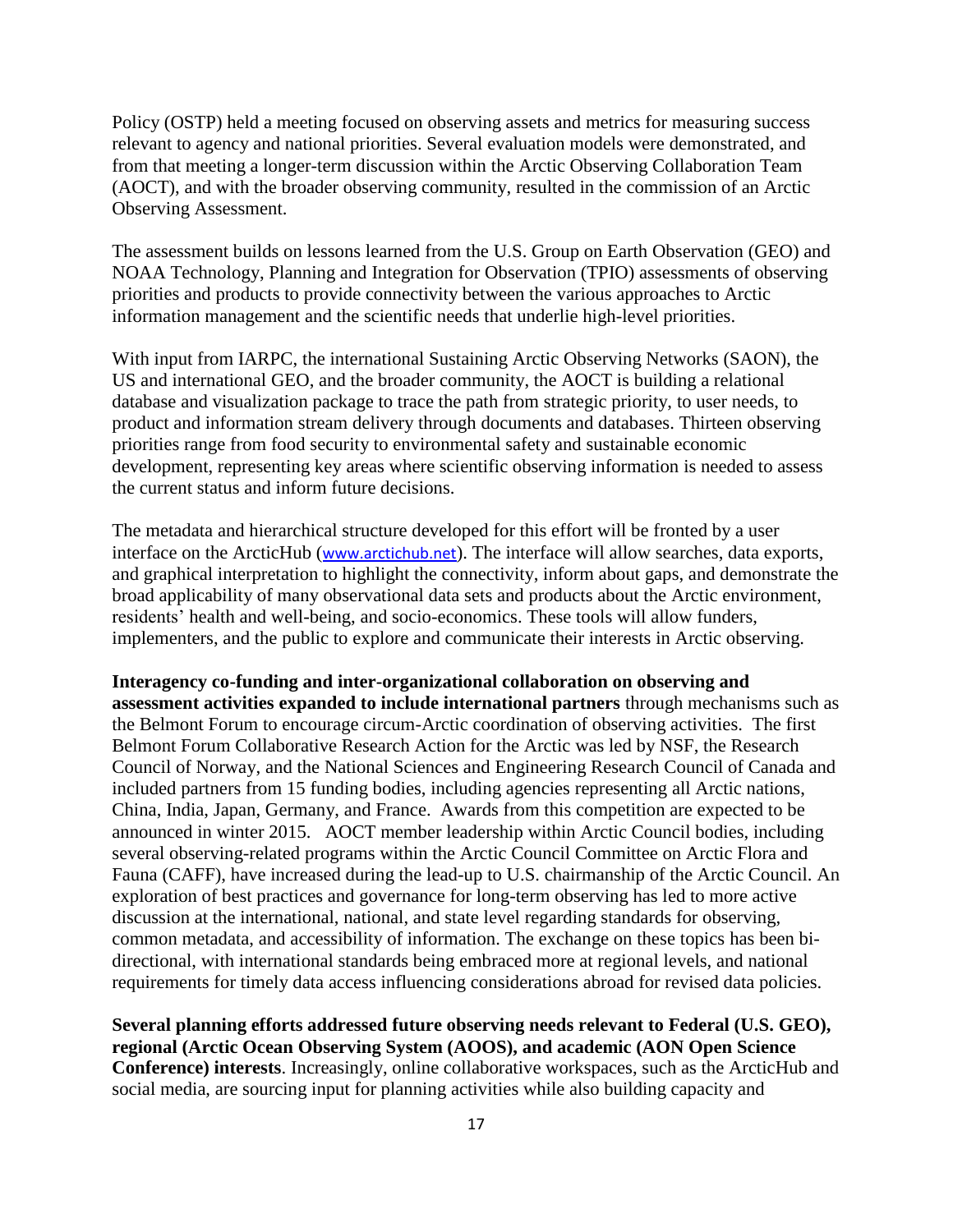connectivity for sharing best practices and co-developing observing approaches. To capitalize on the growing interactivity of the observing community, developers have created several online tools to enhance awareness of available resources for visualizing and evaluating observing information and networks, as well as to connect researchers across disciplines and continents to collaborate on proposals, observing efforts, and community papers.

Community input also will be a crucial part of the assessment as the ArcticHub crowd-sources relevant document and data streams into the relational database for a richer representation of observing activity.

## **Integrate Arctic Regional Models**

In response to this broad area of interest, the Modeling Collaboration Team (MCT) developed a long and diverse list of milestones for itself and has been working to categorize and address milestones in groups of similar topics. The new milestones can be viewed at [www.iarpccollaborations.org/teams/Modeling.](http://www.iarpccollaborations.org/teams/Modeling)

The MCT established relationships between numerous interested Federal agencies and program managers and other Arctic stakeholders, and focused on establishing and expanding relationships among agency representatives, expanding connections to the interested stakeholder community, and updating the group on scientific progress through presentations (webinars) from key scientists in this area.

## **MCT accomplishments include**:

- FY 2013 joint call for carbon cycle science proposals from NASA, DOE, USDA and NOAA that included an Arctic topic as a "critical ecosystem" and encouraged closely coupled modeling and process research proposals.
- Coordinating ongoing Federal research initiatives. Several recent Federal initiatives that focus on understanding and projecting Arctic ecosystem responses and societal implications in a changing world are being coordinated under the auspices of the IARPC and its sister CENRS subcommittee, the US Global Change Research Program (USGCRP).
- Sea Ice Prediction Network (SIPN). The SIPN activity highlight is shared by the Modeling and the Sea Ice Collaboration Team.
- NASA and DOE continue to connect ice sheet models relevant for sea-level rise estimates into global climate models.
- DOE, ONR, and NSF continue support for development and validation of a regional Arctic system model (RASM).

## **Improve Arctic Community Sustainability, Well-being, and Cultural and Linguistic Heritage**

The general task of the Arctic Communities Collaboration Team (ACCT) is to assess strengths and vulnerabilities of Arctic communities facing the impacts of climate change and to assist in identifying adaptation strategies and tools to maximize sustainability, well-being, and cultural and linguistic heritage. The ACCT met its goal to facilitate socio-economic research to understand the impact of warming climate on ecosystem services by publishing a major report by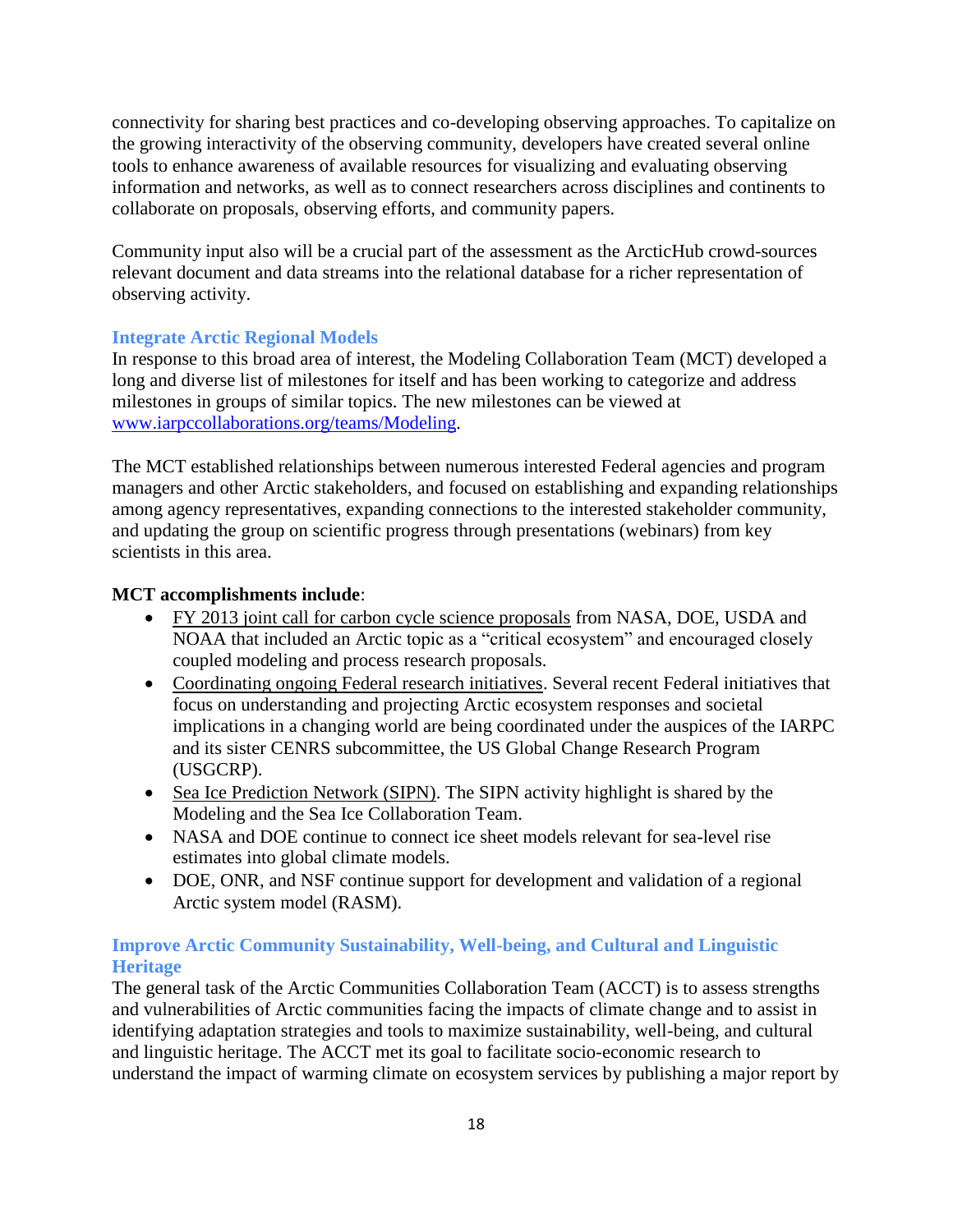the Arctic Social Indicators Project that contained recommendations on ways to adapt and minimize impacts.

ACCT held webinars to address food security research and establish a working framework that can be used to coordinate research in the future. ACCT also facilitated development of a digital repository providing access to a world-renowned collection of Native American language documentation housed at the University of Alaska, Fairbanks' Alaska Native Language Archive. ACCT discussions on Arctic languages helped to focus Federal agency efforts on this topic, and encouraged funding for the archiving project. This is a critical milestone in Arctic language preservation. When completed, the digital archive will provide the foundation for a new era of language and culture scholarship in the Arctic.

## **Understand Human Health in the Arctic**

**The Human Health Collaboration Team (HHCT), which includes individuals from the State, academic community, and other external partners, made significant progress towards coordinating better comprehension of health and survival rates of Arctic indigenous people**. The team accomplished the following:

- Completed a study to demonstrate the acceptability of fecal immunochemical test (FIT) for the early detection of colorectal cancer in Alaska Native people
- Published a paper that described the formation of a circumpolar working group to monitor and conduct research on climate-sensitive infectious diseases
- Held the Fourth Alaska Native Health Regional Conference. The theme, "Research for Healthier People," brought together people from Native communities interested in health to talk about health research initiatives. Details and presentations can be found at: [www.signup4.net/public/ap.aspx?EID=20133021E&OID=50](http://www.signup4.net/public/ap.aspx?EID=20133021E&OID=50).

#### **Chart the Arctic Region**

**In July 2014, NOAA released chart 16145 for the Delong Mountain Terminal, a shallow draft port servicing the Red Dog Mine**, one of the world's largest producers of zinc concentrate, on the western coast of Alaska. The chart provides new survey data for historically sparse depth measurements, and offers a more usable format, with updated shoreline measurements and newly acquired NOAA hydrographic information. The chart identifies dozens of depth measurements, based on thousands of soundings, to give the mariner accurate depths for navigation.

**The National Oceanic and Atmospheric Administration continued to test and develop an Arctic water-level gauge.** A prototype buoy, which works in conjunction with a bottommounted water-level sensor to deliver real-time water-level information, has been designed for deployment in less harsh areas and is being tested in East Coast waters.

**In 2014, NOAA completed data acquisition for 953 miles of Arctic shoreline, and expects to gather 483 miles of data in 2015.** Additional NOAA hydrographic operations were cancelled due to resource limitations in 2014; however, NOAA and the USCG continue to work together to assess USCGC HEALY trackline datasets to support charting initiatives.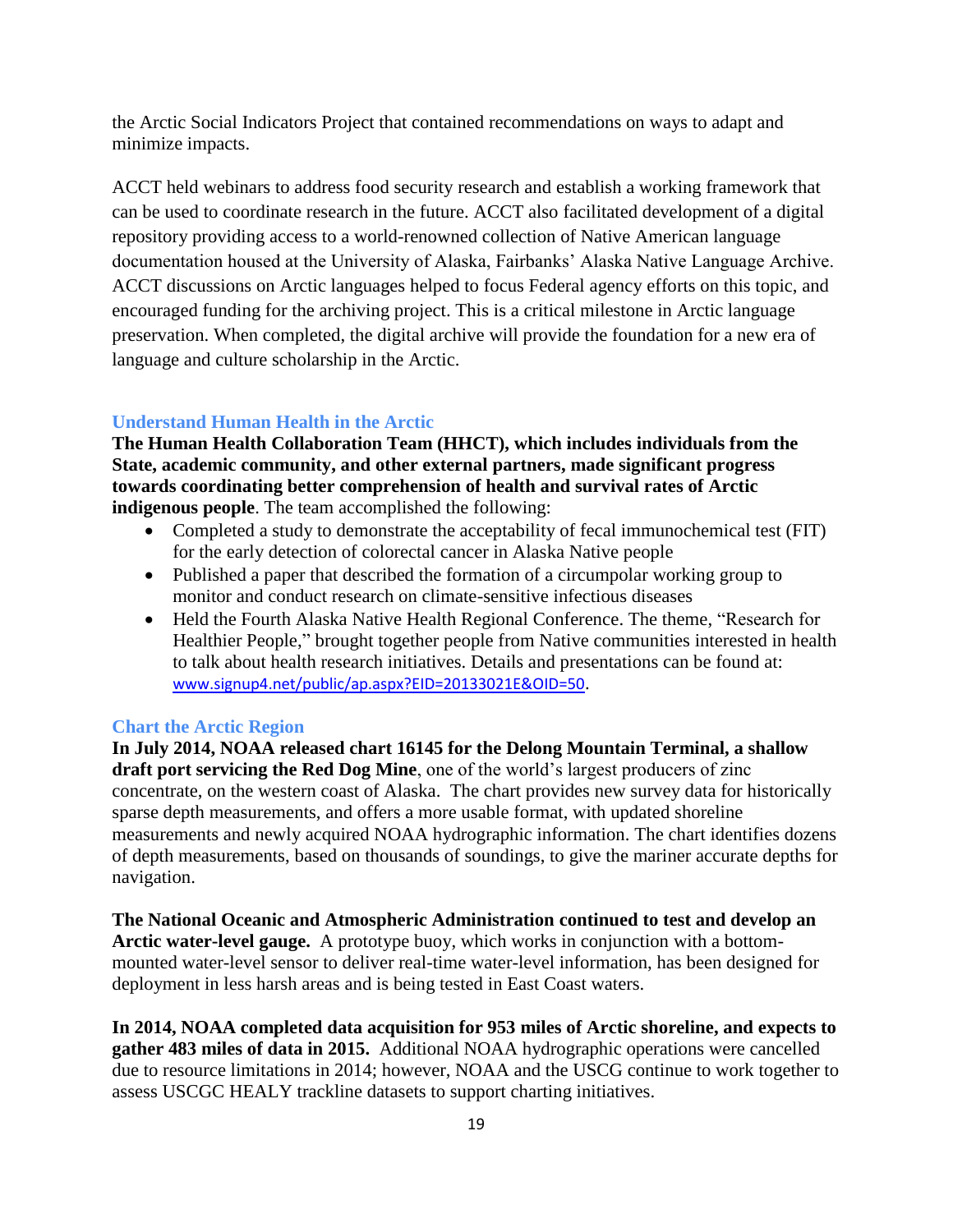NOAA plans to send two vessels to the Bering and Beaufort Seas in 2015 to gather data to support a potential routing measure in the Bering Strait.

The acquisition of U.S. Arctic elevation data and geoid<sup>3</sup> model development (GRAV-D) out of Juneau, which was to cover southeast Alaska, was unexpectedly canceled due to aircraft problems and short weather windows. The survey will be rescheduled as a high priority in 2015. NOAA plans to conduct Arctic surveys in 2015 around the following communities and locations in Alaska: Bechevin Bay, St. Paul Island, Kuskokwim, Kotzebue, Point Hope, Wainright, and Barrow.

 $\overline{\phantom{a}}$ 

<sup>&</sup>lt;sup>3</sup> The geoid is the shape that the surface of the oceans would take under the influence of Earth's gravitation and rotation alone, in the absence of other influences such as winds and tides.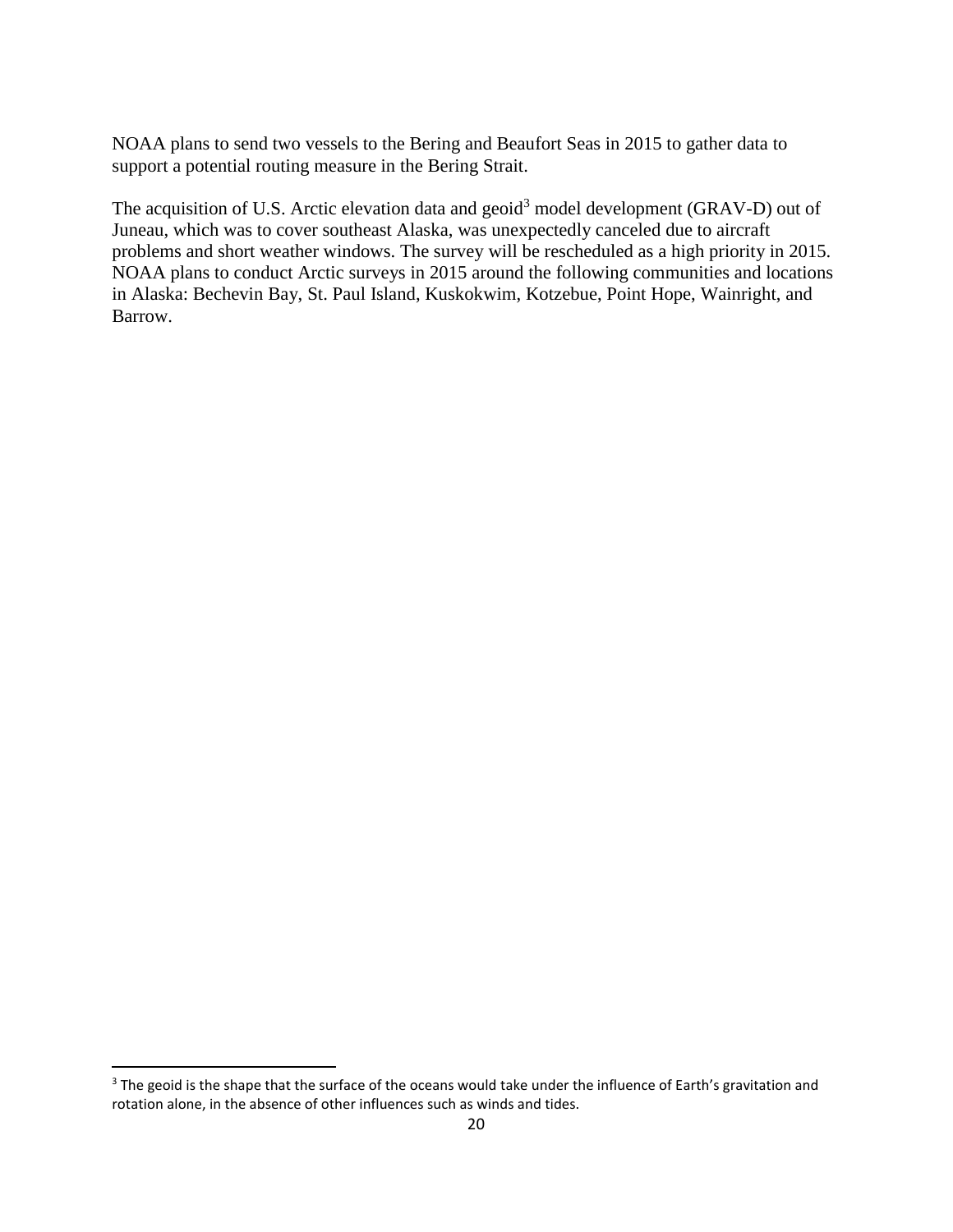#### **Line of Effort III. Strengthen International Cooperation**

Advancing sound policies and strategies in the Arctic will continue to require international coordination and collaboration. To strengthen international cooperation, Federal agencies focused on the following activities: promoting oil pollution preparedness, prevention, and response; enhancing search and rescue; preventing unregulated high seas fishing; reducing transport of contaminants; identifying and assessing invasive species risks and impacts; promoting scientific research and monitoring with international partners; developing the U.S. agenda for the Chairmanship of the Arctic Council; reducing black carbon; acceding to the Law of the Sea Convention; delineating the outer limit of the United States extended continental shelf; developing the International Maritime Organization Polar Code; and promoting waterways management. To further these international efforts in the Arctic, Federal agencies carried out activities as described in the following section.

#### **Promote Arctic Oil Pollution Preparedness, Prevention, and Response Internationally**

**The United States participated in a series of Canada-hosted notification exercises.**  Participants documented and submitted lessons learned to the Arctic Council for discussion. The United States will build on the exercises during the U.S. Chairmanship of the Arctic Council by further exercising the Agreement on Search and Rescue.

**The United States and Canada conducted a joint table-top exercise in September 2014 in Juneau, Alaska**. The scenario was a futuristic well blowout along the Canada-U.S. Arctic border that impacts the U.S. shoreline. Lessons learned will be used to strengthen partnerships with Canada and other Arctic nations.

**The United States led efforts to establish an Arctic Ocean Regulators Forum**, a group wherein oil and gas regulators can share experience and expertise on how to prevent oil pollution in the Arctic Ocean. The Arctic Council Task Force on Oil Pollution Prevention will develop a framework plan for cooperation and encourage foreign Ministers to endorse it in 2015.

#### **Prevent Unregulated Arctic High Seas Fisheries**

**The United States developed a declaration by the five Arctic coastal States to restrict commercial fishing by their vessels in the high seas portion of the central Arctic Ocean until there is adequate scientific information and an international fisheries management agreement.** The Arctic coastal nations also agreed to pursue a joint research plan and to invite a broader range of States to participate in negotiations on an agreement.

#### **Reduce Transport of Contaminants**

**The Administration continues to support U.S. ratification of the Stockholm Convention on Persistent Organic Pollutants.** The Convention protects human health and the environment from harmful chemicals that persist in the environment and enter the food chain. The Convention is particularly important for the people of Alaska, whose environment and foods are impacted by persistent organic pollutants (POPs) transported by air and water from other parts of the world.

**The Arctic Council Project Support Instrument Committee provided preliminary approval for two mercury reduction projects.** Project participants will share information on emissionscontrol techniques for sources of significant mercury emissions that impact the Arctic, consistent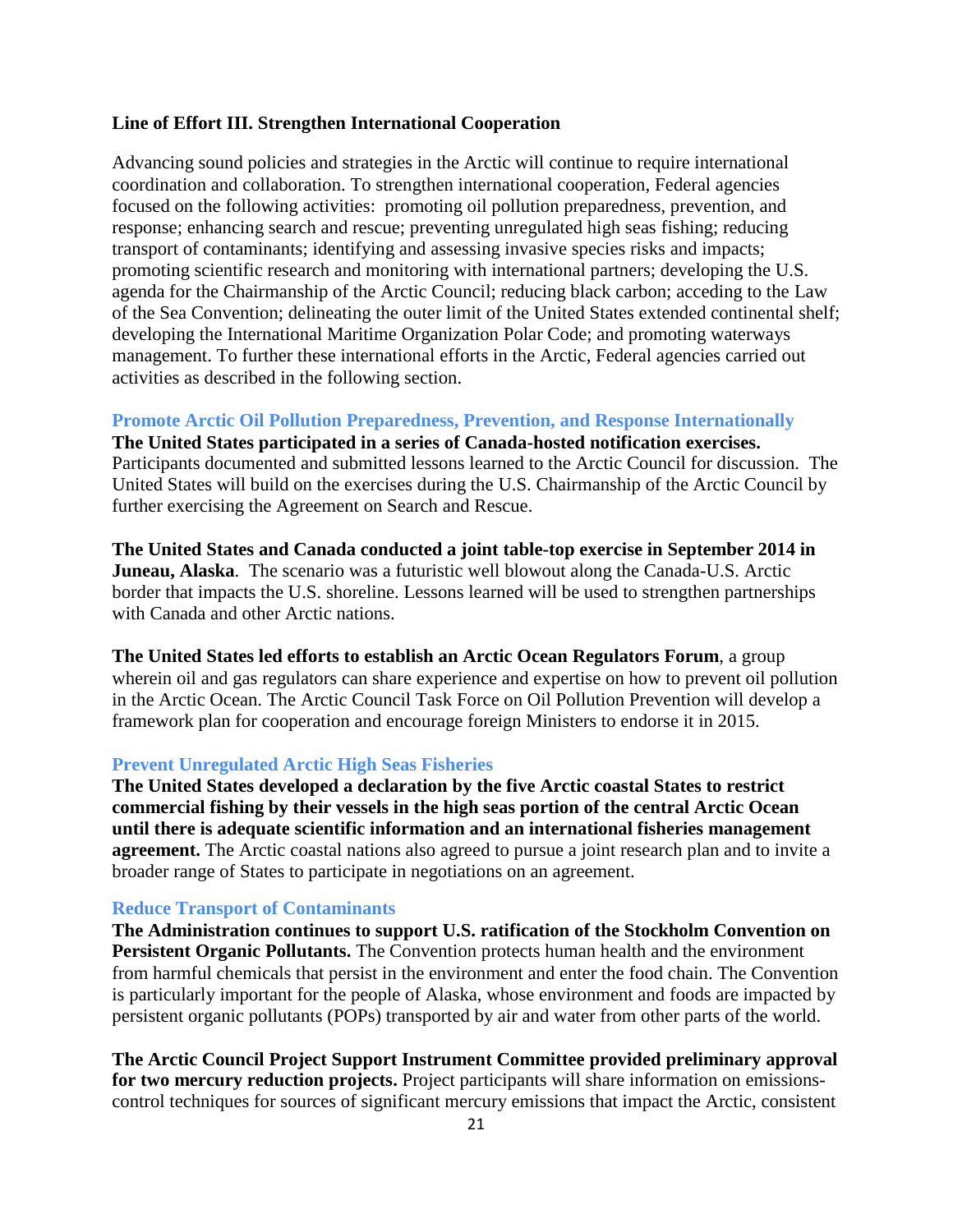with requirements under the Minimata Convention on Mercury. Preparations, including cofinancing arrangements, continue for both projects.

#### **Identify and Assess Invasive Species Risks and Impacts**

**An interagency group of Federal, State and Alaska-based academic participants worked to identify and assess invasive species pathways, risks, and ecosystem and economic impacts to the Arctic region, and to identify current data and baseline needs for future progress.** The interagency group coordinates with U.S. delegations to Arctic Council working groups to develop cohesive strategy on invasive species actions, deliverables and strategy; create more effective and efficient use of staffing and resources; prevent redundancy of effort; and enhance international invasive species collaboration.

#### **Promote Scientific Research and Monitoring**

**The Arctic Council Ad Hoc Task Force for Science Cooperation worked to develop a binding agreement to promote international cooperation among scientists in the Arctic during the U.S. Arctic Council Chairmanship.** 

#### **Develop a Robust Agenda for the U.S. Chairmanship of the Arctic Council**

**The United States will emphasize the theme "One Arctic: Shared Opportunities, Challenges and Responsibilities," which has 15 chairmanship initiatives divided among three key pillars: Arctic Ocean Safety, Security and Stewardship; Improving Economic and Living Conditions; and Addressing the Impacts of Climate Change**. The theme and the initiatives were developed in consultation with the State of Alaska and Alaska Natives during multiple trips to the state by the U.S. Special Representative to the Arctic. The United States will assume the Chairmanship of the Arctic Council in April 2015.

#### **Reduce Black Carbon in the Arctic**

**Through the Arctic Council's Task Force on Black Carbon and Methane, the United States coordinated with the other Arctic states to complete a voluntary framework for a set of actions addressing these short-lived climate forcers**. The framework establishes a process by which, for the first time, all Arctic states will submit black carbon emission inventories and national reports on policies, programs, and best practices to address black carbon and methane. The task force anticipates the framework will be a key deliverable for the April 2015 Arctic Council Ministerial meeting in Canada. Once delivered, an expert group will review collective progress and report findings and recommendations for consideration.

**To complete a successful demonstration project to reduce black carbon emissions using cost-effective technologies, an interagency team completed a black carbon emissions inventory for diesel sources in Murmansk, Russia.** Additional demonstration project proposals have been approved by the short-lived climate pollutants expert group in the Arctic Council's Arctic Contaminants Action Program.

Several publications are forthcoming in 2015, including:

 A case study of a bus company's fleet upgrade to more energy-efficient, lower-emissions vehicles, reviewed in January by stakeholders and project partners in Russia and expected to be finalized and released in March.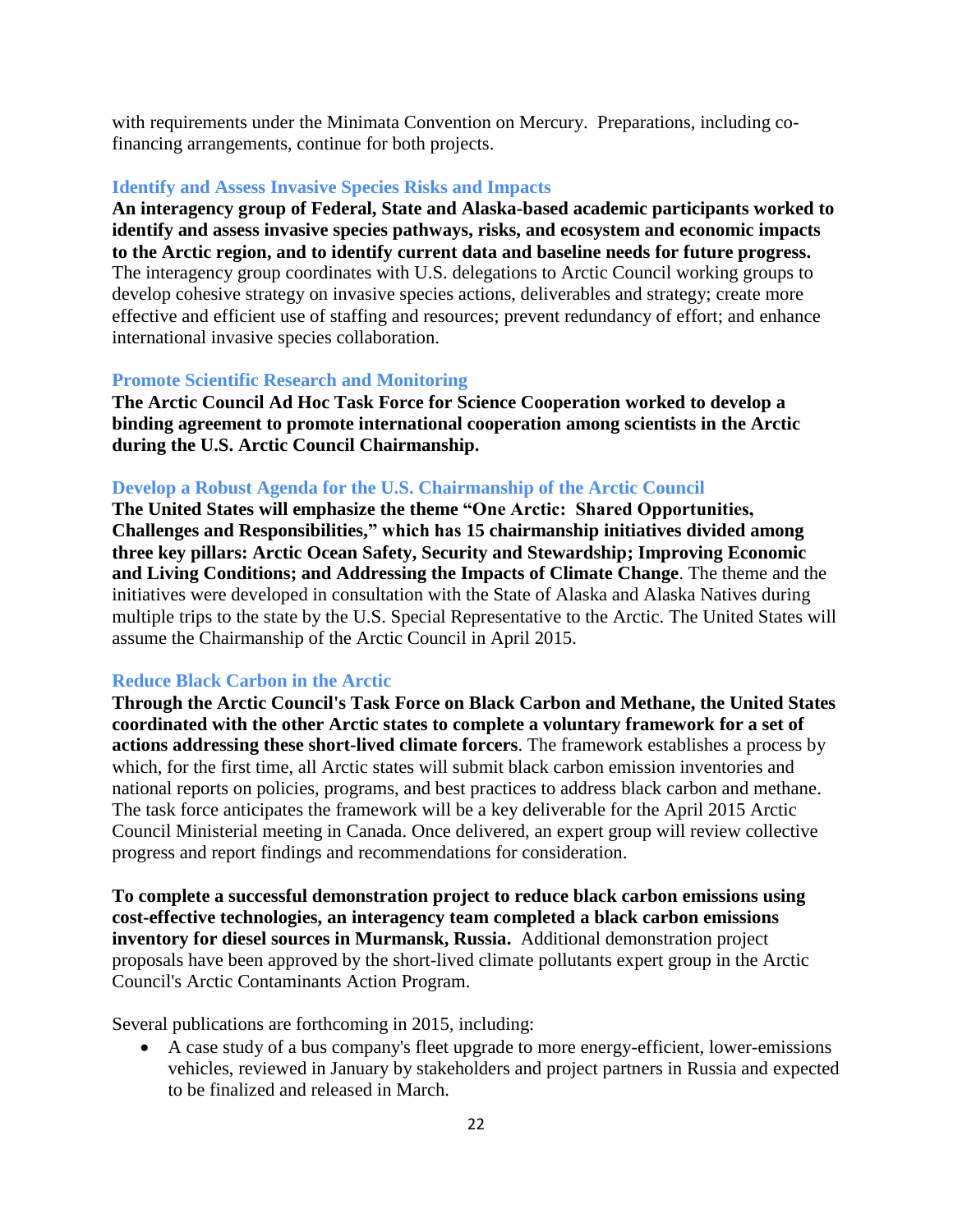A report providing guidance on purchasing and financing cleaner, more efficient dieselpowered mining equipment, expected in April.

**The Environmental Protection Agency (EPA) updated the United States' black carbon emission inventory in 2014, and voluntarily submitted it to the Convention on Long-Range Trans-boundary Air Pollution, ahead of schedule.** The inventory is located at [www.ceip.at/ms/ceip\\_home1/ceip\\_home/status\\_reporting/2014\\_submissions/.](http://www.ceip.at/ms/ceip_home1/ceip_home/status_reporting/2014_submissions/) The EPA continues to be recognized as a global leader in this area and continues to refine methodologies used to calculate emissions in various sectors.

#### **Accede to the Law of the Sea Convention**

**This Administration is committed to joining the Law of the Sea Convention, as were the last three administrations**. Obtaining Senate advice and consent to accession remains a top priority. The continental shelf off Alaska is likely to extend more than 600 nautical miles. Only as a Party to the Law of the Sea Convention can the U.S. put our rights on the firmest legal footing and have access to the Convention's procedure that would maximize legal certainty and international recognition of the U.S. continental shelf that extends beyond 200 nautical miles.

#### **Delineate the Outer Limit of the U.S. Extended Continental Shelf**

**Experts made progress in processing, interpreting and documenting the seismic data collected on multiple missions in the Arctic Ocean and Bering Sea regions to establish the outer limit of the U.S. extended continental shelf (ECS) in the Arctic.** To more efficiently coordinate this work, the Department of State established an ECS Project Office in Boulder, Colorado.

## **Expedite International Maritime Organization (IMO) Polar Code Development and Adoption**

**The United States successfully championed the approval and adoption of Polar Code amendments** to the International Convention for the Safety of Life at Sea (SOLAS) by the International Maritime Organization (IMO) Maritime Safety Committee (MSC), and approval of amendments to International Convention for the Prevention of Pollution from Ships (MARPOL) by the IMO Marine Environment Protection Committee (MEPC). The MEPC is expected to adopt the Amendments to MARPOL in early 2015. Once adopted, the Polar Code should enter into force in 2017.

#### **Promote Arctic Waterways Management**

**The United States Coast Guard completed a Waterways Analysis and Management System assessment of the North Slope and determined that no significant changes to the Aids to Navigation constellation were required.** In addition, the Coast Guard facilitated the establishment of an Arctic Waterways Safety Committee (AWSC). The AWSC is a focused nongovernmental committee dedicated to addressing safety, security, subsistence, and environmental issues facing the Arctic. Stakeholders work collaboratively to solve Arctic waterway related issues without adding new regulations.